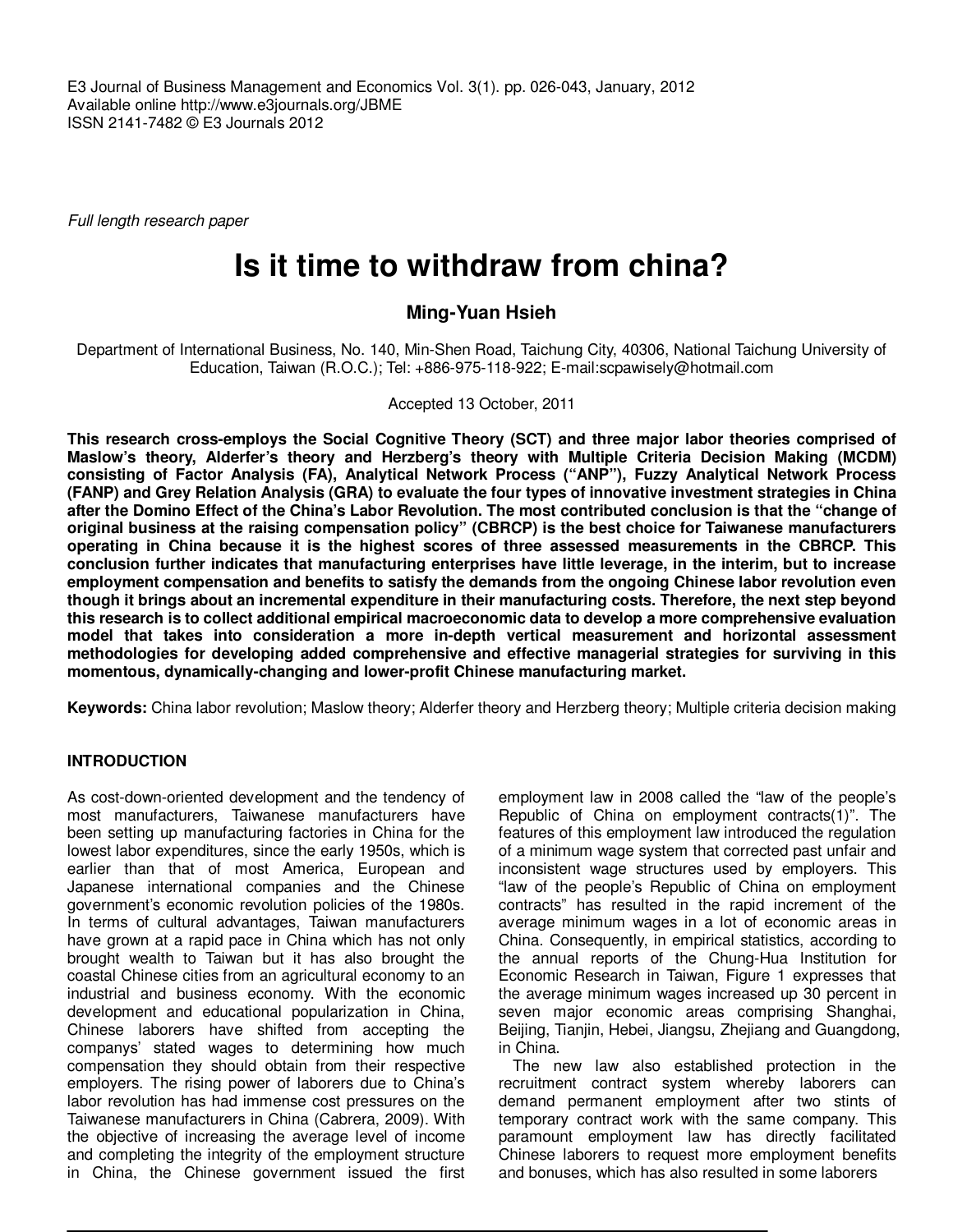

**Figure 1:** The tendency of average minimum wages in seven economic areas in China

moving back to their rural hometowns (McCahon and Lee, 1992) because of the lower standard of living. Consequently, after the requirement of the minimum wages, Chinese employees have considered the various emoluments and diversified performance bonus. Therefore, many strikes by Chinese laborers have taken place in at least seventeen east-coast provinces in China (Vroom, 1966). These laborers were striking for higher wages and more benefits and even took the route of suicides to draw attention to their requirements (Blickle and Witzki, 2008). One of the most serious employment conflicts was at a large manufacturer, Foxconn International Holdings (2), which experienced a series of high-profile suicides by employees (Markus and Kitayama, 1991).

Through the constant deliberate reporting by Chinese mass media, this employment conflict soon fully convulsed the entire world because these employees did not hesitate to utilize death as a means to announce what they wanted. At the end of this conflict, Foxconn had no choice but to increase their laborers' wages (Vroom and Deci, 1971). These strikes have forced Taiwanese manufacturers to consider a series of operational strategies in order to confront the tough challenges of the domino effect of the labor revolution in China by addressing the main three relative questions (Patchen, Pelz and Allen, 1965) based on the research topic: (1) Is there an alternative for handling the incremental payroll cost caused by the rise of worker protests (Van, 2004)? (2) Is it worthwhile to continue manufacturing in China (Van and Roodt, 2008)? and (3) Is there a better investment decision in other countries with a significant pool of low-paid laborers and lenient employment regulations such as Vietnam, Thailand or Laos (Veldsman, 2008)? For a better discussion of these research questions, this research synthetically cross-employed the Social Cognitive Theory (SCT) and three major labor theories comprised of Maslow theory, Alderfer theory and Herzberg's theory to construct the analytical relations (Courtney, 2003) and then, the four principle hierarchies were formed in the research framework based on the essential concept of the hierarchical relations of the Analytical Network Process ("ANP") approach (McCahon and Lee, 1990). In order to increase the research reliability and validity and avoiding the uncertainty, this research further applied the Multiple Criteria Decision Making ("MCDM") methodology consisting of Factor Analysis ("FA"), Factor Analysis - Analytical Network Process ("ANP"), Fuzzy Factor Analysis -Analytical Network Process ("F FA-ANP") and Grey Relation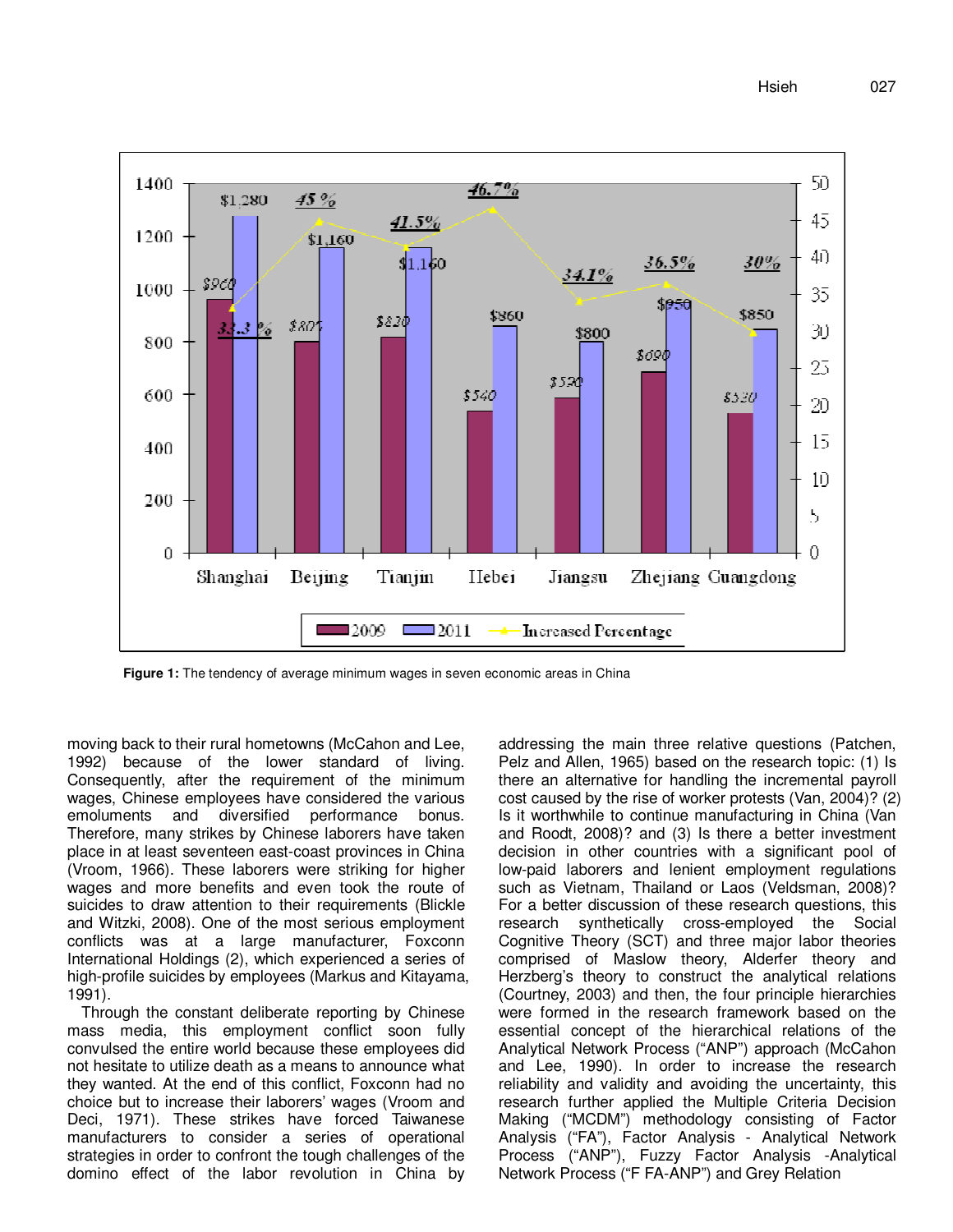Analysis ("GRA") to analyze the interactive relationship and dependance between the corporate strategic investment selection (More, 2003) and tendency and the desires of China's laborers under the Domino Effect of the China's Labor Revolution (Miller, 2005).

# **LITERATURE REVIEW**

This research mainly cross-employed three major labor theories comprised of Maslow's theory, Alderfer's theory and Herzberg's theory with Multiple Criteria Decision Making ("MCDM") consisting of Factor Analysis ("FA"), Analytical Network Process ("ANP"), Fuzzy Analytical Network Process ("FANP") and Grey Relation Analysis ("GRA") to evaluate the four types of innovative investment strategies in China after the Domino Effect of China's Labor Revolution. These four potential and effective investment strategies consisted of (1) constantly running a business at the same employment-compensation policy (CRSECP); (2) keeping a business at the rising compensation policy (OBRCP); (3) change original business at the same compensation policy (CBSCP); and (4) change original business at the raising compensation policy (CBRCP).

On account of comprehensively expounding the impact of social relationship on the employees in this complicatedly contemporary society, the Social Cognitive Theory (SCT) has recently become the innovative theory to deeply expound the relative issues in the human resource management. In terms of the original concept of the SCT, Miller and Dollard (1941) creatively expressed the comprehensively inducted model for forming the Social Learning Theory ("SLT") that is the most momentous and fundamental social theory through observing the various individual behaviors in society from their life and collecting the relative social literatures for a long time. Bandura (1978) integrated the concept of behaviorism and observativism into the SLT to develop the SCT which has been employed in various science fields including education, healthcare management, medicine management, diagnosis management, human resource management and so on. The characteristics of SCT explain the relationships among individual cognitivism, behaviorism and environment observativism to discuss the related humanity (Bandura, 1982).

Due to discussions on definitions of job satisfaction of employees in contemporary society, McGregor (1960) articulately addressed the categorical concept and definition of job satisfaction in his published book, "Job Satisfaction" (McClelland et al., 1953). He not only defined job satisfaction as the comprehensive subjective comments consisting of the physical and psychological perceptions regarding the surrounding work environment of the employees' comprehensive (McClelland, 1961) and subjective responses (Quick, 1988), he also discovered

that the higher the job position and the greater the job satisfaction. Further, there are many researches that concentrate on the structure of job satisfaction (McClelland et al., 1955) because of the higher job satisfaction affirmed need-hierarchy theory (Schunk, 1991) that there are always desires in everyone's mind and these are at different hierarchies but also everyone is constantly pursuing higher hierarchical need after satisfying the lower hierarchical need. There are five needs in Maslow (1954) which consists of physiological need, safety need, love/belonging need, esteem need and self-actualization need. In addition, Maslow (1965) further redefined job satisfaction by including job content, job position, job payment, job environment, colleagues' relationships, and promotion system. Alderfer (1969) further refined Maslow's hierarchy theory to express the new ERG theory which contains the following needs: existence need, relation need and growth need (Vroom and Yetton, 1973). There are two main differences between Maslow's hierarchy theory and Alderfer's need theory. Alderfer (1969) deemed the motivation characteristics are included in each hierarchical need and the discouragement feature are comprised into each hierarchical need because people are going to pursue lower hierarchical need if they fail to aspire to higher hierarchical need. Subsequently, based on the Maslow's and Alderfer's theories, Herzberg (1996) advocated the two-factor theory (Motivation-Hygiene theory) which included the factors of hygiene and motivation in Table 1.

In addition, Adams (1963) addressed the equity theory which not only concentrates on what valuable returns (such as, compensation, job satisfaction, social reputation and etc.) the employees are going to obtain for their job efforts and performances but also provides a reasonable comparison among employees who are at the same job position or the same industry. On the other hand, Bandura (1977) first addressed the need achievement theory which states that humans' needs consist of the need for achievement (achievement motive), need for power (power motive), and need for affiliation (affiliation motive) with the need for achievement being the principal motivation in order to meet the other two motives. Vroom (1964) developed the valence-instrumentality-expectancy theory in his published research that creatively defined the valence, the instrumentality and the expectancy. The valence is that managements are supposed to discover and appreciate what employees value in order to utilize these extrinsic (such as money, promotion, time-off, benefits and etc.) to lead them to achieve higher performance. The instrument is that managements have to make sure the promises of performance rewards are satisfied and further that on the overall employees perceive this information because the employees always want to know whether they will actually get what they desire even if it has been promised by a manager. The expectancy is that management must completely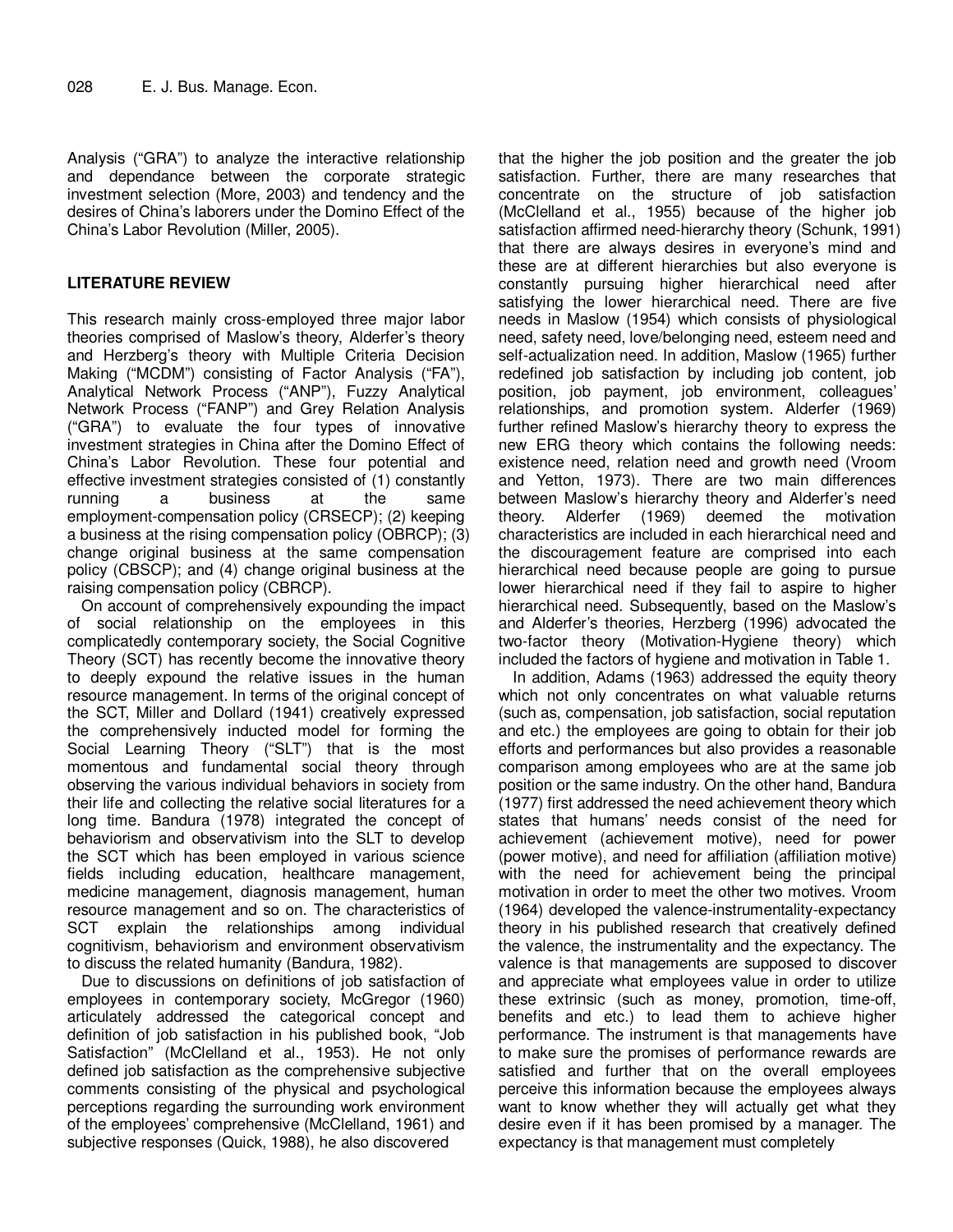**Table 1:** A comparison among Maslow's, Alderfer's and Herzberg's theories

| <b>Maslow (1943)</b>                                                                                                                                                                                                                                                                                                                                                                                                                                                                                                                           | Alderfer (1969)                                                                                                                                                                                                                                                                                                            | Herzberg (1996)                                                                                                                                             |
|------------------------------------------------------------------------------------------------------------------------------------------------------------------------------------------------------------------------------------------------------------------------------------------------------------------------------------------------------------------------------------------------------------------------------------------------------------------------------------------------------------------------------------------------|----------------------------------------------------------------------------------------------------------------------------------------------------------------------------------------------------------------------------------------------------------------------------------------------------------------------------|-------------------------------------------------------------------------------------------------------------------------------------------------------------|
| Need-hierarchy theory                                                                                                                                                                                                                                                                                                                                                                                                                                                                                                                          | <b>ERG theory</b>                                                                                                                                                                                                                                                                                                          | Two-factor theory                                                                                                                                           |
| <b>Physiological Need</b>                                                                                                                                                                                                                                                                                                                                                                                                                                                                                                                      | <b>Existence need</b>                                                                                                                                                                                                                                                                                                      | <b>Hygiene Need</b>                                                                                                                                         |
| - Physiological need is to meet physical requirements such as<br>food, clothing, shelter, recreation, sleeping and etc.<br><b>Safety Need</b><br>- Safety need is to offer security protection in order to prohibit<br>people from suffering fears, anxiety, anarchy, nervousness,<br>hazard and menace.<br>Love/belonging need<br>- Love/belonging need is to build closed relationships between<br>individuals and groups in order not to avert people from<br>solitude, strangeness but also to be a part of society.                       | - Basic need is a kind of a<br>substance form consisted of<br>food, clothing, recreation,<br>shelter, sleeping, job, social<br>welfare and etc.<br><b>Relation need</b><br>- Relation need is to share<br>personal thinking, feeling<br>and desire to related people<br>who can be colleagues,<br>family, friends and etc. | - Needs out of job<br>scope, such as<br>security,<br>self-identification,<br>self-actualization,<br>social recognition<br>and etc.<br><b>Motivator Need</b> |
| Esteem need<br>- Esteem need is not only for maturity, self-respect which<br>results from capacities, confidences, autonomy, relatedness,<br>competence and etc. but also for respect from public that<br>cause from reputation, ambition and etc.<br>Self-actualization need<br>- Self-actualization need is to achieve personal goals, develop<br>individual potentials, complete people's growth in order to<br>integrate themselves, such as comprised of autonomy<br>consideration, innovative thinking, humanness, democracy<br>and etc. | <b>Growth need</b><br>- Growth need is for<br>individual creation or<br>personal growth.                                                                                                                                                                                                                                   | - needs in job scope,<br>such as job<br>environment, job<br>content, job<br>relationship, job<br>compensation, job<br>benefits and etc.                     |

understand what resources, training, or supervision employees need in order to meet the various expectations and levels of confidence of employees regarding what they are capable of doing. Ultimately, based on the concept of the discrepancy theory which was proposed by Locke and Latham (1990).They deemed that the difference between actual compensations and expected compensations is the level of job satisfaction. Besides, based on Maslow's theory, Nadler and Lawler (1977) extensively considered the various methodologies to find out the most effective human resource strategy after estimating costs and profits through practical surveyed the human resource strategies of over ten companies. Further, McClelland (1966) further proved that not only motivation of expectancy plays a critical role on performance of employees, but also the work environmental elements deeply influence employees' efforts and performance as well in his empirical survey. Generally, Vroom and Sternberg (2002) deeply integrated the expectancy model to explain that effective performance is a sum of thinking, behaviors and desires of employees in their questionnaire. Recently, the fuzzy set theory and grey system theory were used in various researches to assess performance in managerial and strategic research fields. The literature review of this research concentrated on the major labor theories and the four methods by combining these measurements to facilitate the sub-criteria in order to select the best potential innovative strategy in a hypercompetitive Chinese environment.

## **Research Methodology**

In order to effectively evaluate the integrity and uncertainty, the MCDM methodology was utilized by employing a collection of surveyed data from the opinions of empirical interviewees and experts for achieving retrospective cross-sectional analysis of the relations among the Taiwanese manufacturers from two estimated indicators of the two-factor theory. This section not only characterized the overall research design, research measure-process and specification of collection-data but also expressed the evaluated comparison between each appraised pattern, criterion, sub-criterion and selected candidate through complete analytical hierarchies.

The research design framework is presented in Figure 2, which consists of four principal research design phases in the research design framework: identifying, selecting, utilizing and integrating based on the typical measurement statistics process of Hsieh (2011). The overall research design framework includes identifying the motivation, selecting the methodology, utilizing methodology to analyze empirically collected data and to appraise overall assessable criteria through applying the Delphi method in order to make a comprehensive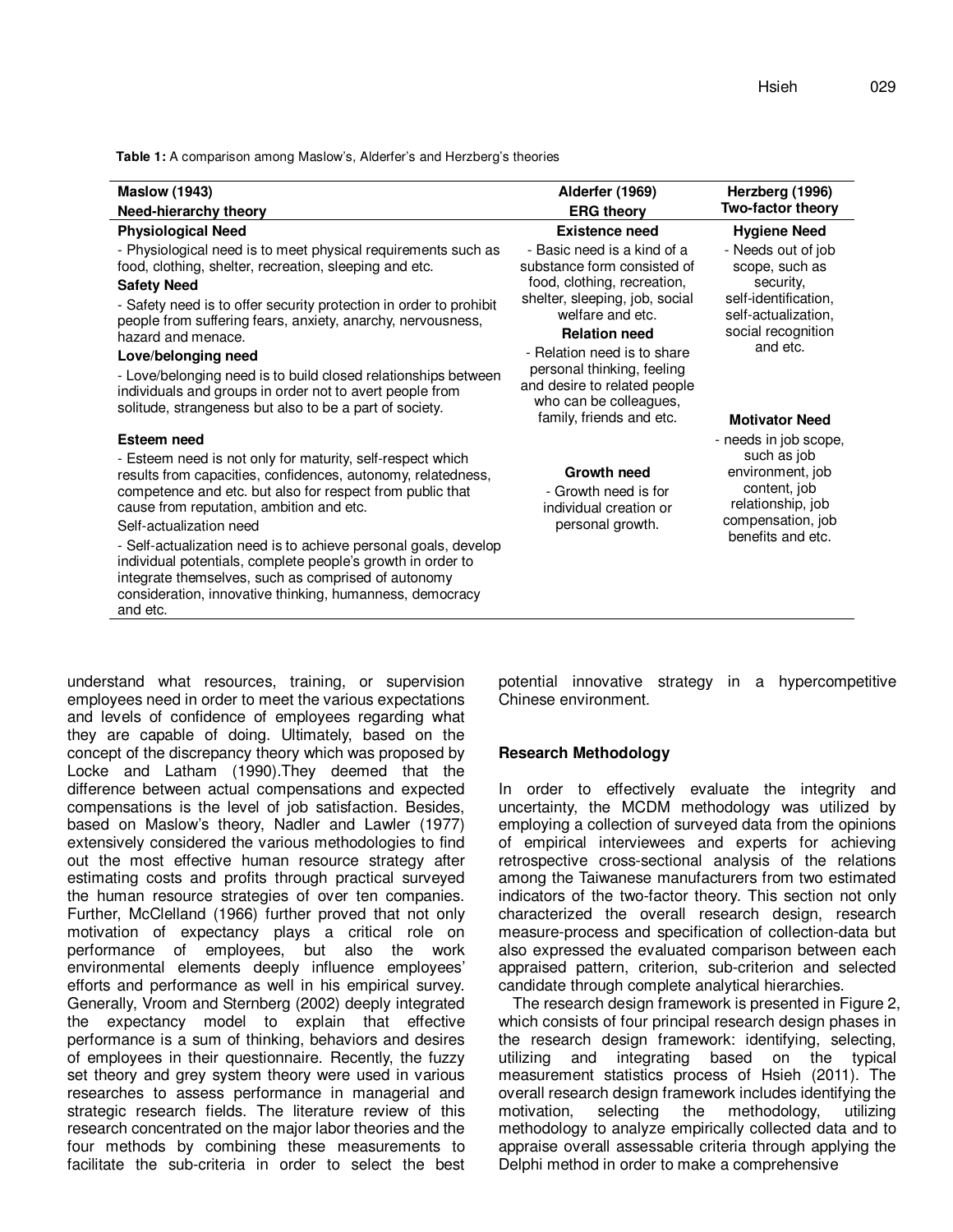

- This study integrated three major labor theories comprised of Maslow's theory, Alderfer's theory and Herzberg's theory to evaluate the four types of innovative investment strategies in China after the Domino Effect of the China's Labor Revolution based on the essential concept of the analytical hierarchs of the ANP



**Figure 2:** The research design framework

conclusion and suggestion.

After accomplishing the research design, the overall related-impacted factors were categorized into four groups which match the three major labor theories and then, according to the patterns of the ANP approach, these related-impacted factor-groups are decomposed as third hierarchy of criteria of assessment according to second hierarchy of the three patterns of employees' demand. The related-impacted factors are also decomposed as fourth hierarchy of sub-criteria of each criterion. The framework of the best innovative strategy with the higher compensation in the hypercompetitive Chinese environment is described in figure 3 (Saaty, 1996).

On account of increasing the reliability and validity in research and averting the uncertainty and missing in collection-data, this research implemented the four assessable approaches of MCDM methodology. For execution of the FA approach, there were 138 first-level valid questionnaires out of 500 sent, which were completed by laborers who are presently employed in various industries in China in order to organize the assessed hierarchy by distinguishing each of the related-impacted factors from collecting influenced elements. Moreover, in terms of the representativeness of

the efficient model of the three analytical approaches through establishing fuzzy transitivity, comparing weights principle, evaluating criteria, and estimating positive reciprocal matrix and supermatrix, research data source must collectively and statistically consist of all impacted expert's opinion related to each assessable criteria. According to the assessable characteristics of the ANP approach, the pairwise comparison of the evaluation characteristics, criteria and attribution at each level are evaluated with respect to the related interdependence and importance from equal important (1) to extreme important (5) as expressed in Figure 4.

Furthermore, Barbarosoglu and Yazgac (1997) expressed that there are the least errors of validity and reliability in the Delphi method when the collected questionnaires are, at least, over 20 percent of the total surveyed data. Hence, the next step in the MCDM approach was to collect a second-level questionnaire from twelve experts. The twelve experts consisted of five managers who have over ten years of working experience in China, two directors who have over twenty years of working experience for Taiwan companies listed in the Taiwan Stock Exchange with operations in China and five scholars with at least 10 years of extensive research in Chinese employment practices. In terms of the reliability,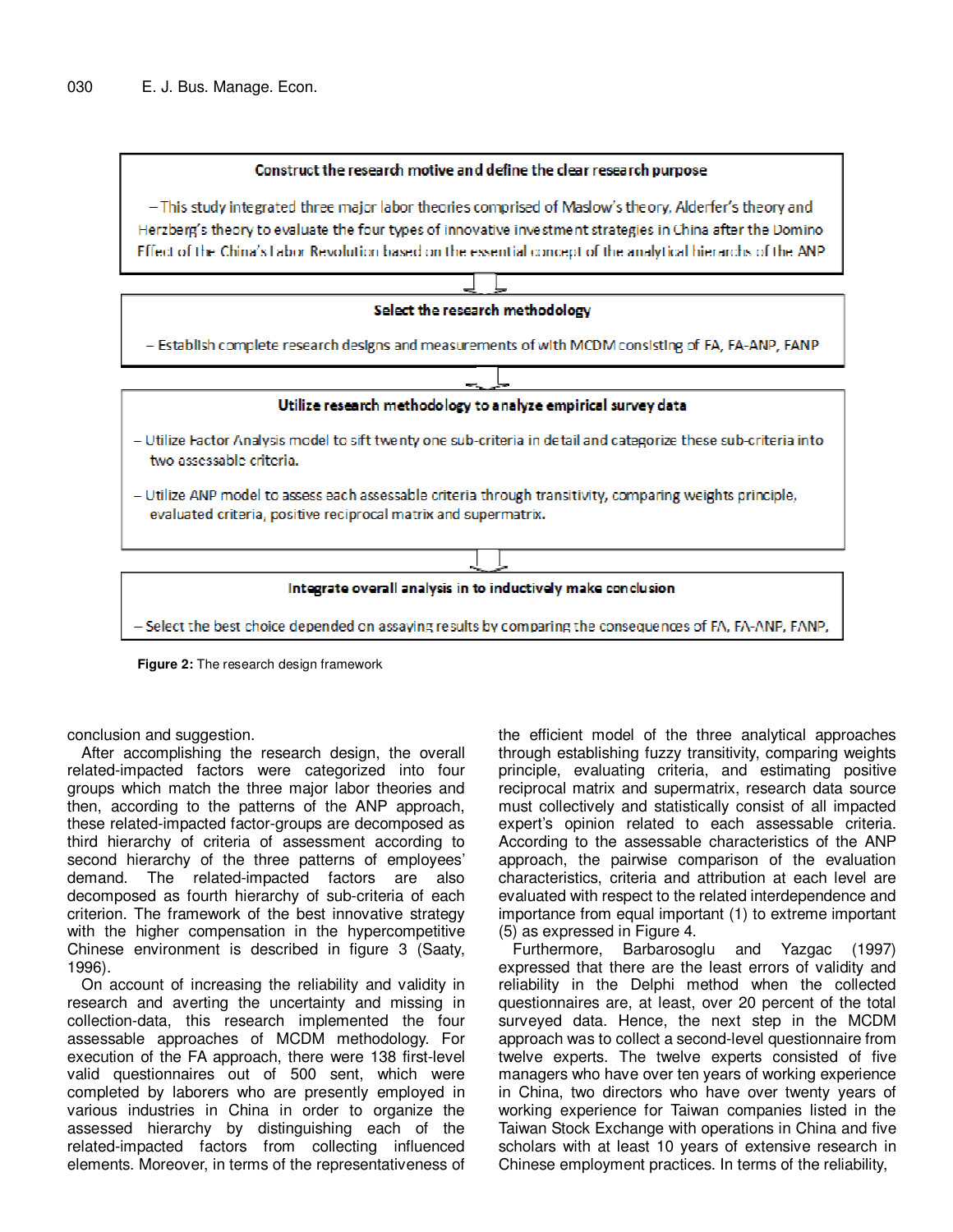

**Figure3:** The research measurement

| Assessable Patterns 1      |                             | 2 | 3               | 4                 | 5 | Assessable Patterns 2 |  |  |
|----------------------------|-----------------------------|---|-----------------|-------------------|---|-----------------------|--|--|
|                            | Equal-                      |   |                 | Extreme Important |   |                       |  |  |
|                            |                             |   |                 |                   |   |                       |  |  |
| Assessable Criteria 1      |                             | 2 | 3               | 4                 | 5 | Assessable Criteria 2 |  |  |
|                            | Equal-                      |   |                 | Extreme Important |   |                       |  |  |
|                            |                             |   |                 |                   |   |                       |  |  |
| Assessable Sub-criterion 1 |                             | 2 | 3               | 4                 | 5 | Assessable            |  |  |
|                            | Equal-                      |   | Sub-criterion 2 |                   |   |                       |  |  |
|                            |                             |   |                 |                   |   |                       |  |  |
| Selected candidate 1       |                             | 2 | 3               | 4                 | 5 | Selected Candidate 2  |  |  |
|                            | Extreme Important<br>Equal- |   |                 |                   |   |                       |  |  |

**Figure 4:** The evaluation scale of pairwise assessment

the Cronbach  $\alpha$  of surveying questionnaires is 0.751 which means the reliability of the questionnaires can represent the population of users after the measurement of FA by collecting 138 completed questionnaires out of total of 500 questionnaires sent to Chinese employees.

Based on the fundamental evaluated hierarchy of the ANO assessable approach, the three patterns, two assessable criteria and twenty-one assessable sub-criteria are categorized into four hieratical relations in Figure 4. Further, for employing the effective model to measure the performance of consolidated strategy, Saaty (1996) addressed the most major different point between AHP and ANP is that, based on the original assumption, AHP is not able to directly evaluate each assessable criterion by hierarchical relations but that, on the contrary, ANP can be utilized to dispose of direct interdependence relationships and inter-influence between each criteria and criteria at the same or different levels through conducting the "supermatrix" (Adamopoulos and Pappis, 1996). Based on the principle of consistency ratio ("C.R.") of the ANP approach, the pairwise comparison matrix can be accepted when the number of C.R. is equal or smaller than 0.01 (Chen and Hwang, 1992). Subsequently, based on the integration of the lecture reviews related to the measurement of employment performance and measurement of employment performance and satisfaction and are employed in China's employment market, the twenty-one sub-criteria were identified as in figure 5. Furthermore, according to the first measured results of the FA assessable approach, the twenty-one sub-criteria were categorized into the two main assessable criteria comprising hygiene factor indicators and motivator factor indicators as expressed in figure 5.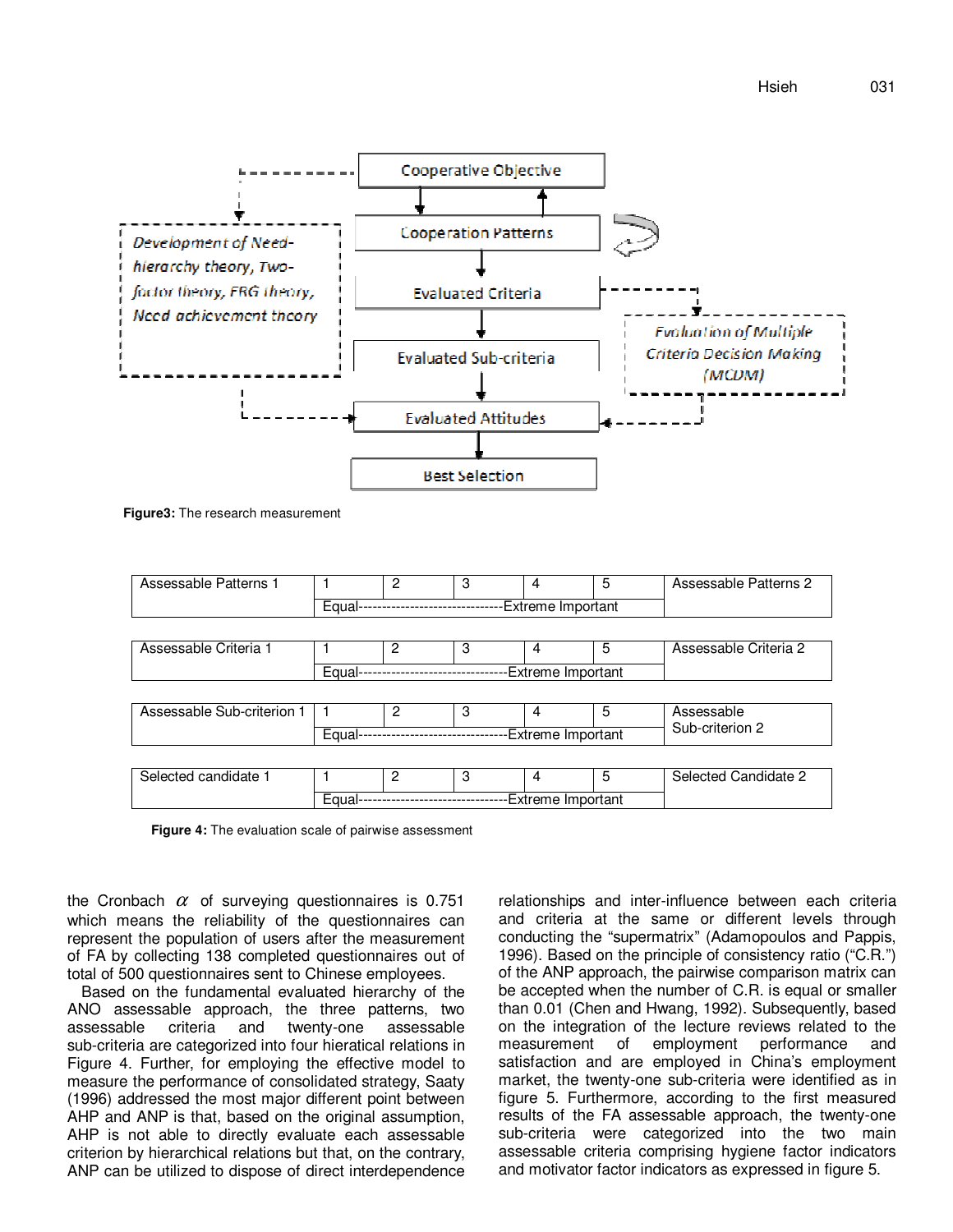

**Figure 5:** Relationship for characteristic, criteria, sub-criteria and selected candidates

Further, the three assessable patterns consisted of individual cognitivism, individual behaviorism and environmental observativism, were systematically and synthetically appraised by the measured evaluation of the four hierarchies to identify and analyze the consistency of the four kinds of innovative strategies: (1) constantly run business at the same employment-compensation policy

("CRSECP"); (2) keep original business at the raising compensation policy ("OBRCP"); (3) change original business at the same compensation policy ("CBSCP"); and (4) change original business at the raising compensation policy ("CBRCP") as expressed in figure 5 (Chiu and Weng, 1994).

(1) Hygiene Factor Indicators. For the overall reflection of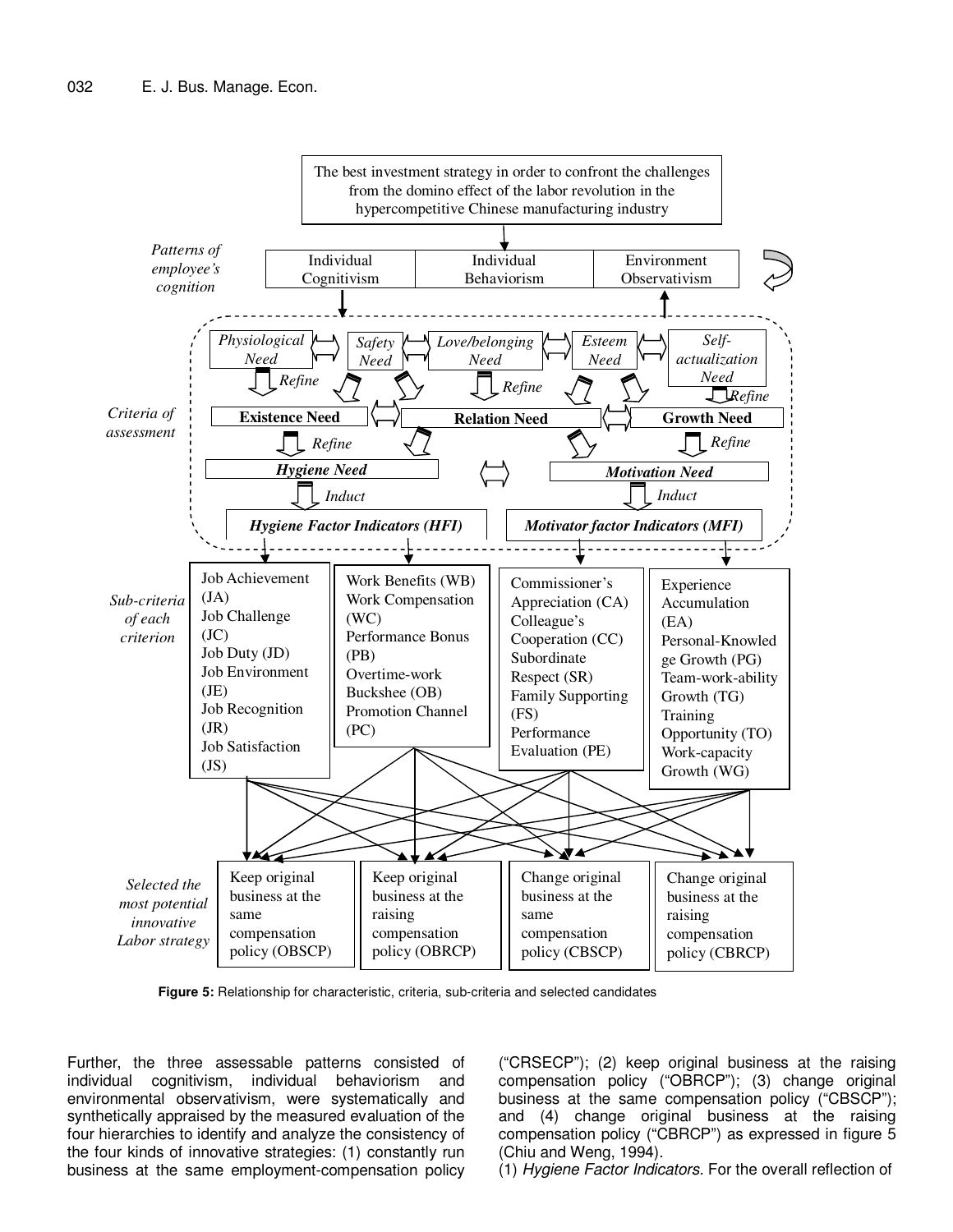the employees' desires through the effective evaluation in performance, according to comprehensive concepts and expert's discuss, a total of eleven sub-criteria are categorized in two estimated groups. The eleven sub-criteria are job achievement ("JA"), job challenge ("JC"), job duty ("JD"), job environment ("JE"), job recognition ("JR"), job satisfaction ("JS"), work benefits ("WB"), work compensation ("WC"), performance bonus ("PB") overtime-work buckshee ("OB"), and promotional channel ("PC").

(2) Motivator Factor Indicators. In terms of ensuring the arising of employees' performance and satisfaction in the workplace and based on expert's opinion, the ten assessable sub-criteria are organized in two groups and pondered over in the criterion of qualitative and quantitative review: commissioner's appreciation ("CA"), colleague's cooperation ("CC"), subordinate respect ("SR"), family support ("FS"), performance evaluation ("PE"), experience accumulation ("EA"), personal-knowledge growth ("PG"), team-work-ability growth ("TG"), training opportunity ("TP") and work-capacity growth ("WG").

Spearman (1927) first invented FA which evaluates correlation coefficient among each analytical variable in order to acquire communality between each factor. Moreover, Sheppard (1996) addressed that the analytical dimension of FA consists of two principal factors: common factor (or latent factor) and unique factor in order to construct validity to categorize FA into two typical factor analyses: exploratory factor analysis ("EFA") and confirmatory factor analysis ("CFA"). In addition, Sheppard mentioned the sequence of FA and cluster analysis through differentiating segmentation and dimensionality of assessable variables by factor scores. Darlington et al., (1973) expressed the component analysis and common FA which are two principal structures and analyses, to prompt two similarities of problems in FA because of analytical data format. First, the variable is same with two groups, for example: "the same set of measures might be taken on men and women, or on treatment and control groups and then, the question arises whether the two factor structures are the same (Darlington, Sharon and Herbert, 1973)." Another is two sets of variables in the one group, for example: "two test batteries might be given to a single group of subjects, and questions asked about how the two sets of scores differ. Or the same battery might be given under two different conditions (Gorsuch, 1983)." Additionally, Gorsuch (1983) addressed four research problem examples which can be measured by FA: "how many different factors are needed to explain the pattern of relationships among these variables? What is the nature of those factors? How well do the hypothesized factors explain the observed data? And how much purely random or unique variance does each observed variable include (Gorsuch. 1983)"? The FA originated from the mental philosophical researches from

1900s and in statistics, is inductively created to handle the complex analysis with complex factors because there are a lot of indirectly observed potential influenced factors in the discussions of mental philosophical researches. Specifically, these potential factors are supposed to be organized to common influenced factors (oblique factors) or uncommon influence factors (orthogonal factors) and based on the patterns of linear combination of these organized common factors, the multilateral analyses are discussed around the research problems. Hence, the linear combination equation (1) is able to present that K numbers of common potential factors are organized from the L numbers of general influenced factors (the M numbers are more than the K numbers). The directly observed influenced factors are presented as  $y_1$ ,  $y_2$ ,...,  $y_k$ , directly unobserved influenced factors are presented as  $x_1, x_2, ..., x_k$  and the constants are shown as  $w_{ij}$  which represent the factor loading in FA and mean weights of overall influenced factors under as shown in equation (1):

 $y_k = w_{k1} x_1 + w_{k2} x_2 + \dots + w_{kL} + n_k$ (1)

After the FA, the ANP approach was utilized to construct the analytical hierarchies and relations consisting of assessable patterns, criteria (factors), sub-criteria and selected candidates. Saaty(1996) pioneered the initial concept of the ANP approach and then utilized it to handle the more complex research questions that were solved by the analytical hierarchy process ("AHP"). Because of the original decision hypothesis principle (variable) of AHP, the AHP is reconsidered for its fundamental theory by some scholars and decisive leaders because the relationships between patterns, criteria, sub-criteria and selected candidates are not certain. Saaty (1997) delivered the new research methodology, positive reciprocal matrix and supermatrix, to pierce out this limitations of the AHP in order to carry out more complex hierarchical analysis by collecting expert's opinion through the Delphi method and brainstorm approach under the comprehensive, limited-resource and difficult-decision environment. Hence, the purpose of the AHP in trying to analyze complex problems by hierarchical research which integrates the influenced analytical factors to be the refined patterns: criteria, sub-criteria and candidates and then, evaluates each other's influenced weights by calculating the assessable matrix of pair wise (Saaty, 1998).

In terns of the methods of the ANP, the primarily critical points are that of the Consistency Ratio ("C.R.") by calculating the Consistent Index ("C.I.") and the Random Index ("R.I."). The acceptable regulation is that the evaluated numbers of C.R. and C.I. both are necessarily smaller than 0.1 (Hsieh, 2011). Further, the assumption of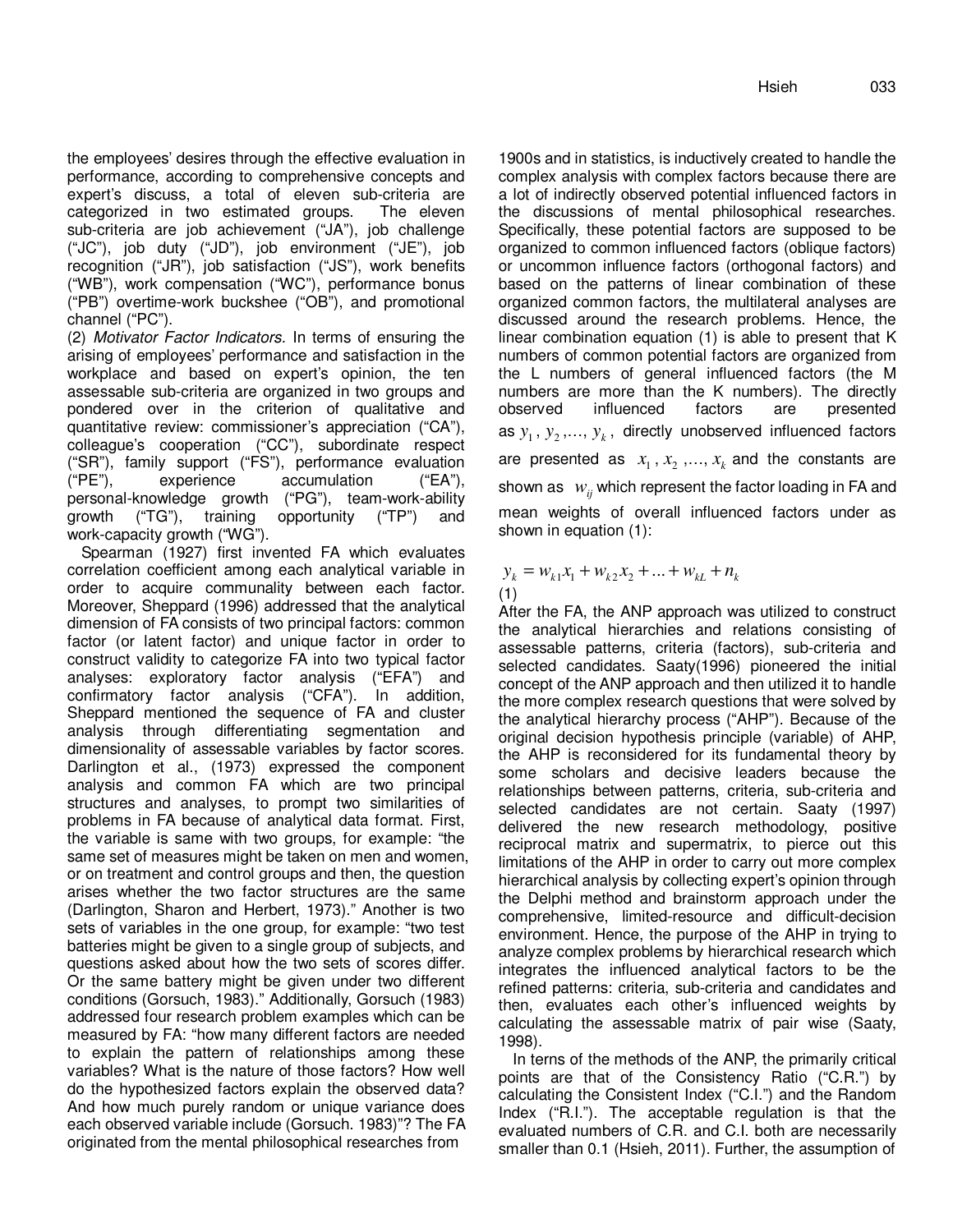AHP approach is based on the fact that the criteria and sub-criteria are independent of each other but more researchers discovered the situation in which there are two kinds of relationships between criteria and sub-criteria: internal/external dependency and feedback, for dealing with the more complicated research problems. From the preceding, there is another approach (Hsieh and Kung, 2011), the ANP, which was created for dealing with more complicated research problems. According to the characteristics of the ANP, the AHP method can be utilized to carry on the major twelve kinds of assessable research fields (Pajares and Schunk, 2001) that includes setting priority, generating a set of alternatives, choosing a best policy alternative, determining requirements, allocating resources, predicting outcomes, risk assessment, measuring performance, system design, ensuring system stability, optimization, planning, and conflict resolution. Ultimately, more scholars have combined the AHP model into a more analytical approach to inductively invent the ANP (Hsieh, 2011).

In 1965, Zadeh first delivered the fuzzy set theory that created the fuzzy set and membership of meaning in order to substitute the crisp set of traditional mathematics which can set up the uncertain and fuzzy research problems. In traditional mathematics, there is the two-side (correct or incorrect) logical positivism to solve the accurate research problems. However, in terms of the uncertain and fuzzy research problems, Zadeh (1965) induced the fuzzy set which is based on two characteristics (membership degree and membership function) of the fuzzy set theory to solve these research problems. Further, based on the doctrine of Zaheh's fuzzy theory, Deng (1982) further expressed the more complete and innovative theory - Grey System Theory ("GST"). He applied the associated approach, structure measure and model-making method to include the grey system which is located between the block system and the white system, in order to integrate the indefinite research data to become useful research data which achieve the research purposes of managerial control, decision-making, and forecasting. The main goal of the GST is to calculate the level of relationship between each influenced factor in order to handle the patterns of uncertain research problems or circumstances. The most creative idea of GST which is distinct with traditional measure statistics is to use the trend-level among uncertain and incomplete information of each influenced factor to quantify the level of relationship in order to assess the dependence or independence relationship between each influenced factor in equations (2), (3) and (4).

$$
x_i^* = \frac{x_i^{(0)}(k) - \min x_i^{(0)}(k)}{\max x_i^{(0)}(k) - \min x_i^{(0)}(k)}
$$
\n(2)

The analytical goal belongs cost goal and satisfies the

minimized analytical goal (the Smaller The Better, STB):

$$
x_i^* = \frac{\min x_i^{(0)}(k) - x_i^{(0)}(k)}{\max x_i^{(0)}(k) - \min x_i^{(0)}(k)}
$$

The analytical goal belongs specific goal (Nominal The Best):

$$
x_i^* = 1 - \frac{|x_i^{(0)}(k) - OB|}{\max \{ \max [x_i^{(0)}(k)] - OB, OB - \min [x_i^{(0)}(k)] \}}
$$
  
(4)

s.t.  $x_i^{(0)}(k)$  presents original data

\*  $x_i^*$  represents date after grey relation system analysis

 $\min x_i^{(0)}(k)$  represents the minimum of original data

 $\max_{i} x_i^{(0)}(k)$  represents the maximum of original data

## *OB* represents the standards of the original data

In the hierarchical relations in the last level, each potential supplier has to fit match each assessable sub-criterion matched in each evaluated criterion through pair wise compared criteria of each sub-criteria following (Hsieh, 2011). Hence, each expert was going to give the weights  $(W_1, W_2,...,W_n)$  of each pattern, criteria, and sub-criteria and based on the concept of two-triangles de-fuzzy, the total fuzzy assessable numbers are calculated by equation (5).

Total fuzzy assessable numbers =

1 *n n i i W* = ∏

(5)

(3)

In order to reflect the comparative score for the three types of corporate demand patterns, the equation (14) was applied to compute the comparative related priority weight w (eigenvector) in the matrix. Consequently, the appropriate relationship is selected by calculating the Comparatively Synergized Index ("CSI") which combines the "weighted product (Chen et al., 2004)" and the "similarity measure ("S  $[A, B]$  ")." Further, in terms of defuzzification from the aspect of effective order, the S 【A,B】was utilized by carrying out the calculation of symmetrical triangular fuzzy numbers between two measured vectors  $(A_1 = (c_1, a_1, b_1)$  and  $A_2 = (c_2, a_2, b_2)$ (Yang et al., 2005).

$$
S[V_1, V_2] = \begin{cases} 1 \\ exp(-d^2/\alpha), & \text{if } V_1 \neq V_2 \end{cases}
$$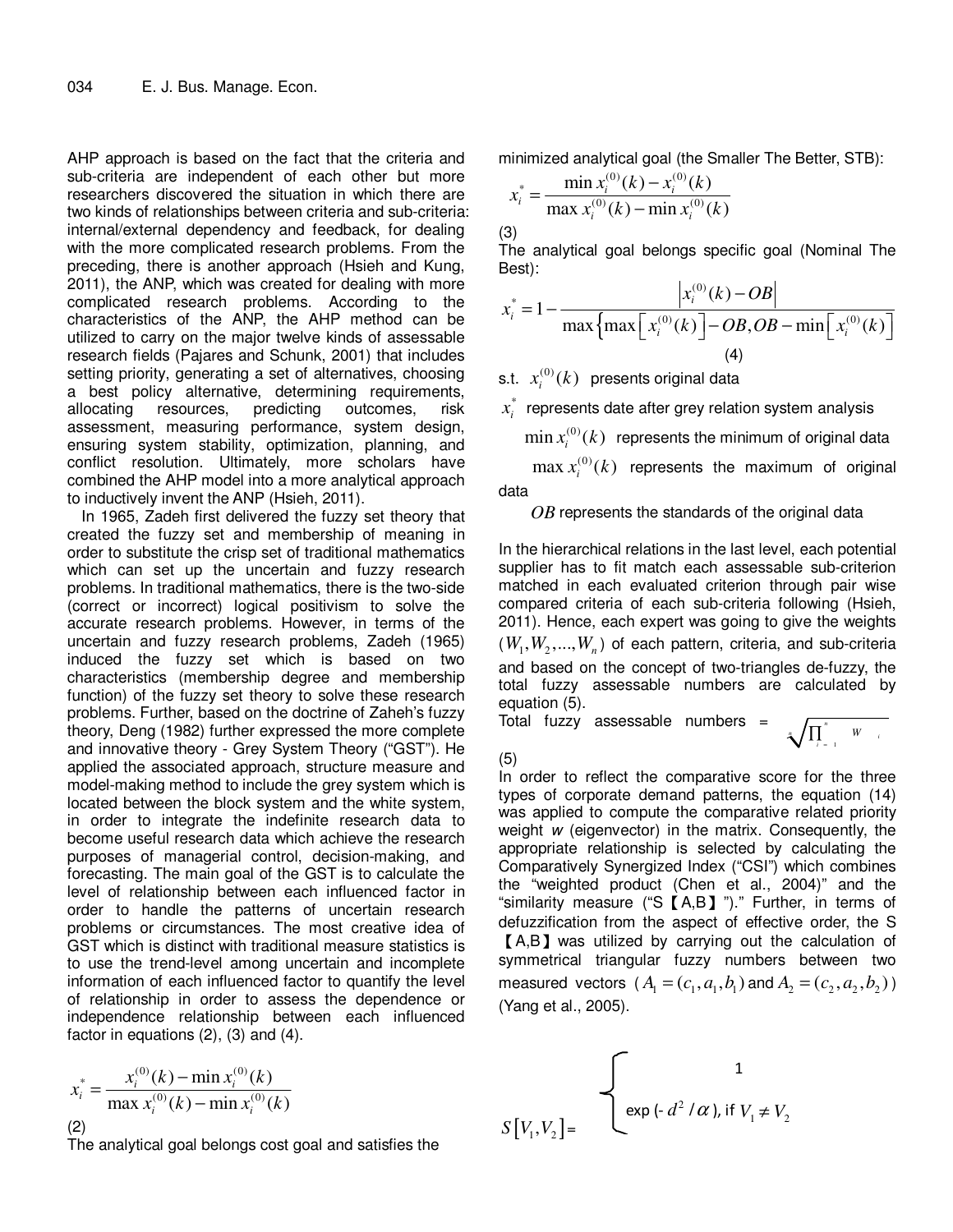where

$$
d^{2}(A_{1}A_{2}) = (a_{1}-a_{2})^{2} = \left[\frac{((c_{1}+a_{1})-(c_{2}+a_{2}))^{2}}{4}\right] + \left[\frac{((b_{1}+a_{1})-(b_{2}+a_{2}))^{2}}{4}\right]
$$

$$
\alpha = \frac{(D^{*}+D_{*})}{2} + \frac{(|c_{1}-c_{2}|+|b_{1}-b_{2}|)}{8}
$$

$$
D^{*} = \frac{|(a_{1}+b_{1})-(a_{2}+b_{2})|}{2}, \quad D_{*} = \frac{|(a_{1}+c_{1})-(a_{2}+c_{2})|}{2}
$$

$$
^{(6)}
$$

Recently, the fuzzy set theory and grey system theory were used in assessing performances in managerial and strategic research fields. The literature review of this research concentrated on the major labor theories and the four methodologies by combining these measurements to facilitate the sub-criteria in order to select the best potential innovative strategy in a hypercompetitive Chinese environment.

### **Empirical Analysis**

In order to clearly present the empirical assessment processes, there were four evaluated steps described as follows:

#### **First Step: Factor Analysis.**

In Table 2, based on the calculation of the FA assessable approach, the results of the Kaiser-Meyer-Olkin ("KMO") shows 0.751 which is greater than 0.7 and significance is 0.0064 which is less than 0.05. These measured results represent the 138 valid collection-data and can be evaluated by the FA assessable approach.

Further, Table 2 presents that the communalities results which points out the relationship of communalities among the assessable main factors (assume the communality is 100% =1) with other factors and that these twenty-one sub-criteria are positively related with four theories under the best innovative strategy because the number of independent variable of communalities are positively higher than zero which means the other twenty-one sub-criteria (independent variables) all present very high communality. Hence, Table 3 explores the relationship and reflection between each factor and the other variables and these sub-criteria are categorized into two main factors.

## **Second Step: ANP approach.**

The ANP approach is applied in the empirical analysis to assess the best innovative strategy with the higher

compensation in a hypercompetitive Chinese manufacturing environment for Taiwanese companies by considering transitivity and consistency of selection among the best potential relations. The survey scale of expert's opinion is from 1 to 5 which represents the degree of importance between two comparative factors among pattern, criteria and sub-criteria. The criteria pairwise comparison matrix for the criteria of assessment is presented in Table 4. Further, the priority vector w (eigenvector) between each assessable criterion based on these criteria of assessment are presented in Table 5 which followed the pairwise compared calculations of Table 4.

For evaluation of the pairwise compared priority weight in the influence between three patterns of employee's demand from the three assessable criteria is expressed in Table 6. Further, in novel interdependence of the ANP approach, the overall priority weight vectors w (eigenvector) between each patterns of corporation's demand from each evaluation assessable criterion is addressed in Table 7.

The next step is to organize the priority weight vectors w (eigenvector) of a pairwise matrix and pairwise compared matrix to form the original supermatix in Table 8 which shows the influence interdependence between each characteristic and criterion at the same hierarchical cluster.

The highest priority weights w (eigenvector) of 0.4762, 0.2536 and 0.2702 between three patterns of employee's demand and the related priority weight of three assessable criteria from A compared pairwise matrix which means the highest influenced relationship between physical desire (assessable criteria). Based on the ANP model processing, the corresponding hierarchical relations in the supermatrix is to set up a value of zero and the supermatrix has to be extendedly converged to the comparison values (Ancarani and Shankar, 2004) in the long term as expressed in Table 9. The next analytical processing is to compare the hierarchical relations of pairwise sub-criteria in each assessable criterion, because in our assumption, the assessable criteria and the sub-criteria are not interdependent in the sub-criteria level. A familiar pairwise compared processing is running in each two attribute in the one assessable criterion; for example, the three patterns pairwise comparison matrix for the assessable criterion. Table 10 expresses the pairwise evaluation matrix of candidate of innovative strategies for the assessable sub-criteria of Job Achievement (JA).

In the hierarchical relations in the last level, each potential innovative strategies has to fit match each assessable sub-criterion matched in each evaluated criterion through pairwise compared performance of each relation. In order to reflect the comparative score for three kinds of relations, the equation (9) is applied to compute the comparative related priority weight w (eigenvector) in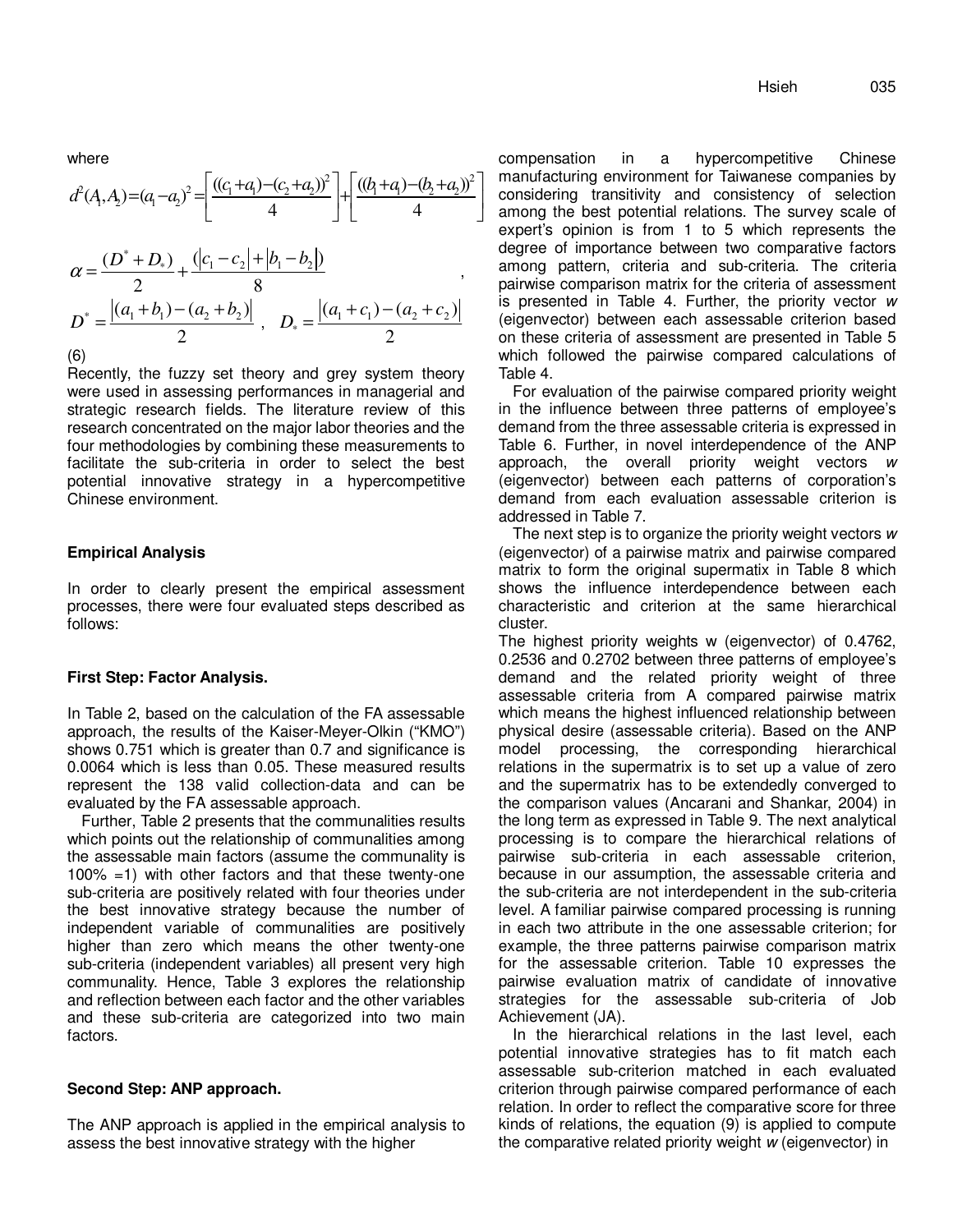|  | 0.751                         |         |         |
|--|-------------------------------|---------|---------|
|  | Bartlett's Test of Sphericity | 61.4422 | 230,201 |
|  |                               | df      | 66      |
|  |                               | Sia.    | .0064   |
|  |                               |         |         |

**Table 2:** Factor analysis of KMO and Bartlett's test of all independent variable

| <b>Innovative Interface Technologies</b> | <b>Initial</b> | <b>Extraction</b> |  |
|------------------------------------------|----------------|-------------------|--|
| JA                                       | 1              | 0.738             |  |
| <b>WC</b>                                | 1              | 0.512             |  |
| JС                                       | 1              | 0.671             |  |
| CA                                       | 1              | 0.722             |  |
| CC                                       | 1              | 0.517             |  |
| JS                                       | 1              | 0.858             |  |
| <b>FS</b>                                | 1              | 0.757             |  |
| JD                                       | 1              | 0.668             |  |
| PE                                       | 1              | 0.703             |  |
| <b>SR</b>                                | 1              | 0.611             |  |
| TG                                       | 1              | 0.759             |  |
| PG                                       | 1              | 0.798             |  |
| WB                                       | 1              | 0.821             |  |
| PC                                       | 1              | 0.715             |  |
| JE                                       | 1              | 0.652             |  |
| JR                                       | 1              | 0.795             |  |
| PB                                       | 1              | 0.659             |  |
| EA                                       | 1              | 0.679             |  |
| WG                                       | 1              | 0.761             |  |
| OB                                       | 1              | 0.684             |  |
| <b>TO</b>                                | 1              | 0.615             |  |

Table 3: Factor analysis among independent variable of communalities

**Table 4:** The criteria pairwise matrix for the Criteria of assessment

| <b>Existence Need</b>      | Physiological<br><b>Need</b> | <b>Safety</b><br><b>Need</b> | Love/belonging<br><b>Need</b> | <b>Esteem</b><br><b>Need</b> | Self-actualization<br><b>Need</b> | <b>Priority</b><br><b>Weights w</b> |
|----------------------------|------------------------------|------------------------------|-------------------------------|------------------------------|-----------------------------------|-------------------------------------|
| Physiological Need         |                              | 2                            |                               |                              | 3                                 | 0.2564                              |
| <b>Safety Need</b>         | 1/2                          |                              | 3                             | 2                            | 4                                 | 0.2953                              |
| Love/belonging<br>Need     |                              | 1/3                          |                               | 2                            | 3                                 | 0.2068                              |
| Esteem Need                |                              | 1/2                          | 1/2                           |                              | Δ                                 | 0.1791                              |
| Self-actualization<br>Need | 1/3                          | 1/4                          | 1/3                           | 1/4                          |                                   | 0.0624                              |

C.I.= 0.0893 , C.R.= 0.0993

the matrix. Consequently, the appropriate relationship is selected by calculating the CSI ( *D<sup>i</sup>* ) (Yang et al., 2005) which is defined by: *s k j*

$$
D_{i} = \sum_{j=1}^{s} \sum_{k=1}^{s} P_{j} T_{k} R_{i k j}
$$
 (9)

Where the importance of related priority,  $D_i$  , is weight  $w$ (eigenvector) for assessable criterion j;  $T_{ki}$  is the importance of related priority weight w (eigenvector) for assessable attribute k of criterion j and  $R_{ikj}$  is the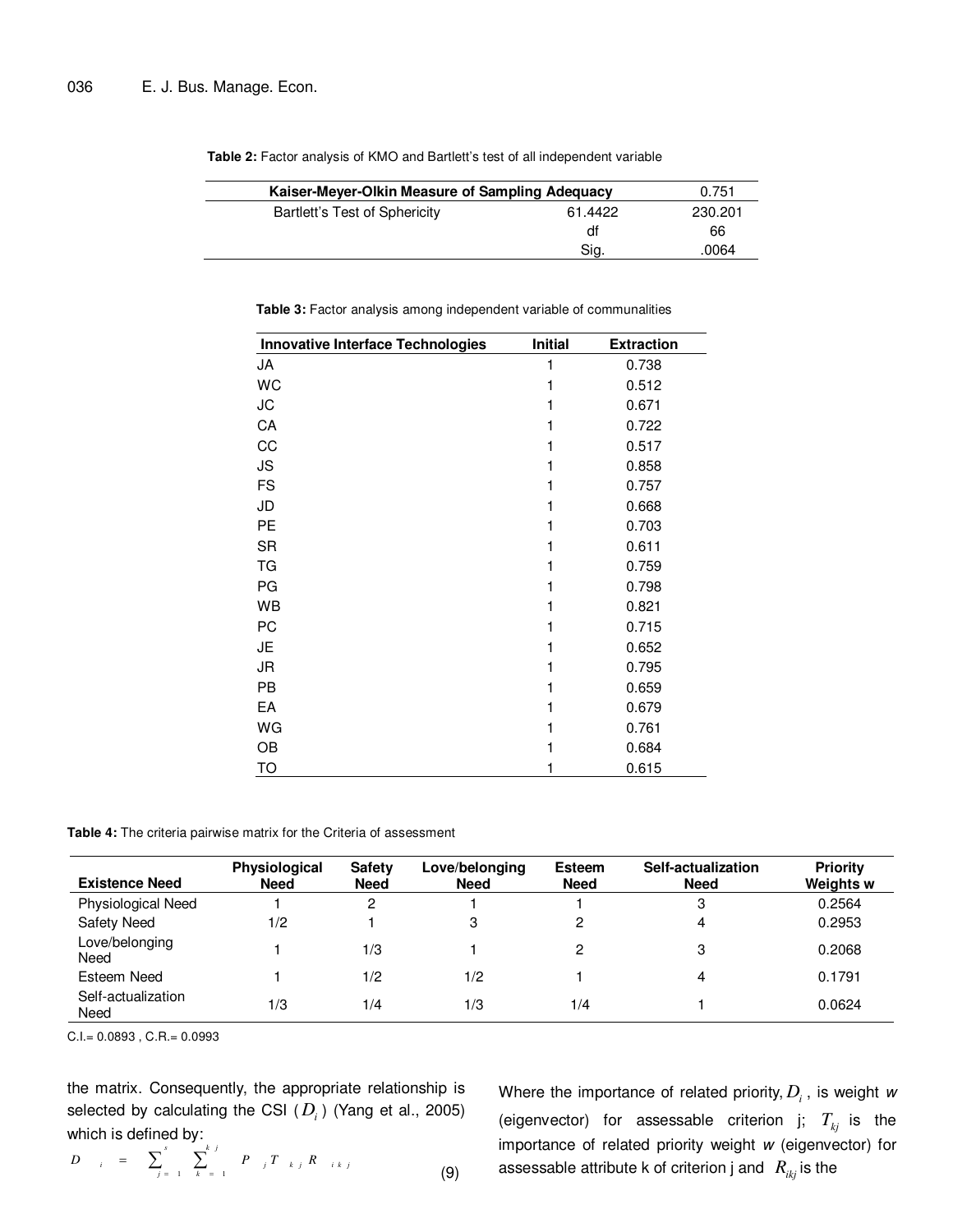**Table 5:** A. compared pairwise matrix of the related priority weight of the four criteria

| A. pairwise compared matrix | Existence Need | <b>Relation Need</b> | Growth Need |
|-----------------------------|----------------|----------------------|-------------|
| <b>Physiological Need</b>   | 0.2564         | 0.2595               | 0.3577      |
| <b>Safety Need</b>          | 0.2953         | 0.257                | 0.1892      |
| Love/belonging Need         | 0.2068         | 0.2321               | 0.1899      |
| Esteem Need                 | 0.1791         | 0.148                | 0.1628      |
| Self-actualization Need     | 0.0624         | 0.1034               | 0.1005      |

**Table 6:** A. pairwise matrix of the related priority weight of the three patterns

| <b>Physical Desire</b> | <b>Existence Need</b> | <b>Relation Need</b> | <b>Growth Need</b> | <b>Priority Weights w</b> |
|------------------------|-----------------------|----------------------|--------------------|---------------------------|
| Existence Need         |                       |                      |                    | 0.4111                    |
| <b>Relation Need</b>   | 1/2                   |                      |                    | 0.2611                    |
| Growth Need            |                       |                      |                    | 0.3278                    |

C.I.= 0.0268, C.R.= 0.0463

**Table 7:** B. compared pairwise matrix of the related priority weight of three patterns

| <b>B. pairwise Compared matrix</b> | <b>Physiological Need</b> | <b>Safety Need</b> | Love/belonging Need | Esteem Need | <b>Self-actualization Need</b> |
|------------------------------------|---------------------------|--------------------|---------------------|-------------|--------------------------------|
| <b>Physical Desire</b>             | 0.4111                    | 0.5485             | 0.4111              | 0.5485      | 0.4932                         |
| Mental Desire                      | 0.2611                    | 0.2106             | 0.2611              | 0.2409      | 0.3682                         |
| Spiritual Desire                   | 0.3278                    | 0.2409             | 0.3278              | 0.2106      | 0.1386                         |

**Table 8:** The original supermatrix integrated by matrices A. and B.

|                           | <b>Physical</b><br><b>Desire</b> | Mental<br><b>Desire</b> | <b>Spiritual</b><br><b>Desire</b> | <b>Physiological</b><br><b>Need</b> | <b>Safety</b><br><b>Need</b> | Love/belon<br>ging Need | <b>Esteem</b><br><b>Need</b> | Self-actualization<br><b>Need</b> |
|---------------------------|----------------------------------|-------------------------|-----------------------------------|-------------------------------------|------------------------------|-------------------------|------------------------------|-----------------------------------|
| <b>Physical Desire</b>    | 0                                |                         |                                   | 0.4111                              | 0.5485                       | 0.4111                  | 0.5485                       | 0.4932                            |
| <b>Mental Desire</b>      |                                  |                         | 0                                 | 0.2611                              | 0.2106                       | 0.2611                  | 0.2409                       | 0.3682                            |
| <b>Spiritual Desire</b>   |                                  |                         |                                   | 0.3278                              | 0.2409                       | 0.3278                  | 0.2106                       | 0.1386                            |
| <b>Physiological Need</b> | 0.2564                           | 0.2595                  | 0.3577                            |                                     | 0                            | 0                       |                              |                                   |
| Safety Need               | 0.2953                           | 0.2570                  | 0.1892                            |                                     | 0                            | 0                       |                              |                                   |
| Love/belonging Need       | 0.2068                           | 0.2321                  | 0.1899                            |                                     | 0                            | 0                       |                              |                                   |
| Esteem Need               | 0.1791                           | 0.1480                  | 0.1628                            |                                     | 0                            | 0                       |                              |                                   |
| Self-actualization Need   | 0.0624                           | 0.1034                  | 0.1005                            |                                     |                              |                         |                              |                                   |

important potential relation i on the attribute k of criterion j. Additionally, based on the equation (9) processing manipulation, the ultimate evaluated step is to combine the overall outcome of complete importance of related priority weights w (eigenvector) as presented in Table 11 by utilizing equation (9). Consequently, Table 11 reflects the three relations in the CSI. The highest evaluated score of the Comparative Labor Index ("CLI") 0.2829 was the relation of the "Change original business at the raising compensation policy (CBRCP)" through the estimated analysis of combination of FA and ANP assessable approach.

#### **Third Step: Fuzzy ANP approach.**

However, the results under the ANP evaluation indicate that the original business with a raising compensation policy (CBRCP) is the best employment policy for enterprises impacted by the domino effect of the labor revolution currently transpiring in the hypercompetitive Chinese manufacturing market. Nevertheless, in order to clearly penetrate linguistic amphiboly and to promote degree of satisfaction, the fuzzy theory is utilized to deeply survey the ulterior results of the questionnaires. Figure 6 presents the vectors of the CSI and numbers of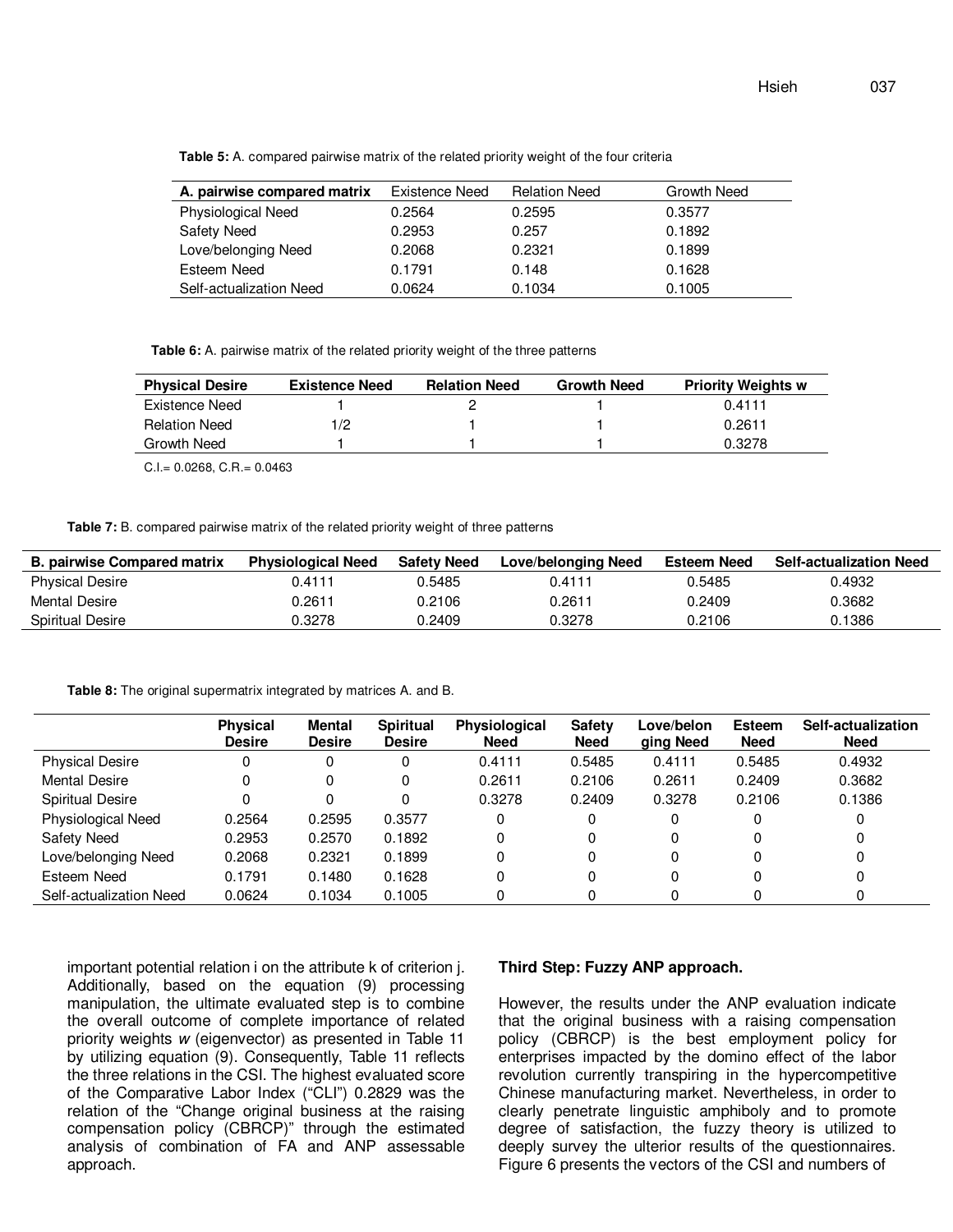|  | <b>Table 9:</b> The long-extended converged "supermatrix" |  |  |
|--|-----------------------------------------------------------|--|--|
|--|-----------------------------------------------------------|--|--|

|                         | <b>Physical</b><br><b>Desire</b> | Mental<br><b>Desire</b> | <b>Spiritual</b><br><b>Desire</b> | <b>Physiological</b><br><b>Need</b> | <b>Safety</b><br><b>Need</b> | Love/belon<br>ging Need | <b>Esteem</b><br><b>Need</b> | Self-actualization<br><b>Need</b> |
|-------------------------|----------------------------------|-------------------------|-----------------------------------|-------------------------------------|------------------------------|-------------------------|------------------------------|-----------------------------------|
| <b>Physical Desire</b>  |                                  |                         | 0                                 | 0.4762                              | 0.4762                       | 0.4762                  | 0.4762                       | 0.4762                            |
| <b>Mental Desire</b>    |                                  |                         | 0                                 | 0.2536                              | 0.2536                       | 0.2536                  | 0.2536                       | 0.2536                            |
| <b>Spiritual Desire</b> |                                  |                         |                                   | 0.2702                              | 0.2702                       | 0.2702                  | 0.2702                       | 0.2702                            |
| Physiological Need      | 0.2845                           | 0.2845                  | 0.2845                            |                                     | 0                            | 0                       | 0                            |                                   |
| <b>Safety Need</b>      | 0.257                            | 0.257                   | 0.257                             |                                     | 0                            | 0                       | 0                            |                                   |
| Love/belonging Need     | 0.2086                           | 0.2086                  | 0.2086                            | 0                                   | 0                            | 0                       | 0                            |                                   |
| Esteem Need             | 0.1668                           | 0.1668                  | 0.1668                            |                                     | 0                            | 0                       | 0                            |                                   |
| Self-actualization Need | 0.0831                           | 0.0831                  | 0.0831                            |                                     |                              |                         |                              |                                   |

**Table 10:** The patterns pairwise matrix for the sub-assessable criterion of Job achievement

| <b>Job Achievement (JA)</b> | <b>OBSCP</b> | <b>OBRCP</b> | <b>CBSCP</b> | <b>CBRCP</b> | <b>Priority Weights w</b> |
|-----------------------------|--------------|--------------|--------------|--------------|---------------------------|
| <b>OBSCP</b>                |              | 1/2          | 1/2          | 1/2          | 0.137                     |
| <b>OBRCP</b>                |              |              | 1/2          | 1/2          | 0.1955                    |
| <b>CBSCP</b>                |              |              |              | ິ            | 0.4195                    |
| <b>CBRCP</b>                |              |              | 1/3          |              | 0.2481                    |

C.I.= 0.0718, C.R.= 0.0798

similarity measure of three relations, based on function equation (6) of similarity measure (S【A,B】) (Yang et al., 2005) of defuzzification processes and the overall outcome of complete importance of related priority weights w (eigenvector) of Figure 6.

As a result of the defuzzification assessing processes, the highest vector of the CSI is (0.1332, 0.1417, 0.166) in "CBRCP" and the highest of number of similarity measure is (1) in "CBRCP" as well. Oppositely, the majority of most experts' opinion considered that "CBRCP" is the best performed consolidated employment policy under the potential innovative strategy for Taiwanese manufacturers which are running businesses in China, that is completely equivalent to the results of evaluated scores of ANP (Lodahl and Kejner, 1965). Hence, through the amendment of fuzzification, the evaluated score was closer to the comments of experts.

## **Forth Step: GRA approach.**

Further, in order to distinctly approach the linguistic experts' comment and to comparatively emend evaluated scores, this research not only utilized the five-level quantified figures of evaluation scale between languages of interviewees of pairwise in assessment of Murata et al., (1997), as expressed in table 12 but also estimate the grey relation approach (GRA) (Wang, 1992) by applying the equation (7) as presented in Figure 7.

Equation (7) is utilized to satisfy the following analytical research situations: the analytical efficient goal, the

maximized analytical goal and the minimized analytical goal; furthermore, to calculate the total score of these three kinds of relations, the organized grey relation coefficient results from the calculation after transforming the qualitative data of survey interviewees' opinions to the quantitative data. Finally, the identification of research goals, the identified coefficient ( $\delta$ ) is settled as 0.5. The grey relation is the equal weights among analytical influenced, and therefore, the equation (15) was utilized for the five times of usage: first usage time for calculating the weights of grey relation coefficients between three assessable patterns, second usage time for computing the weights of grey relation coefficients between three assessable criteria, third usage time for count up of the weights of grey relation coefficients between twenty one sub-criteria which matched in two criteria group, forth usage time for figuring the weights of grey relation coefficients for the current five theories and finally, in fifth usage time, in order to avoid the errors, the aggregate the weights of grey relation coefficients is divided for the sorted score of the CSI of three relations as expressed in Figure 7. Figure 7 presents the calculating processes and consequences: the GRA- Labor Comparative Index CSI of "CBRCP" is 0.3874 which is the highest score of four kinds of relations order to satisfy the employees' desires.

# **Conclusion**

In the hypercompetitive manufacturing business environment in China, Taiwanese manufacturers have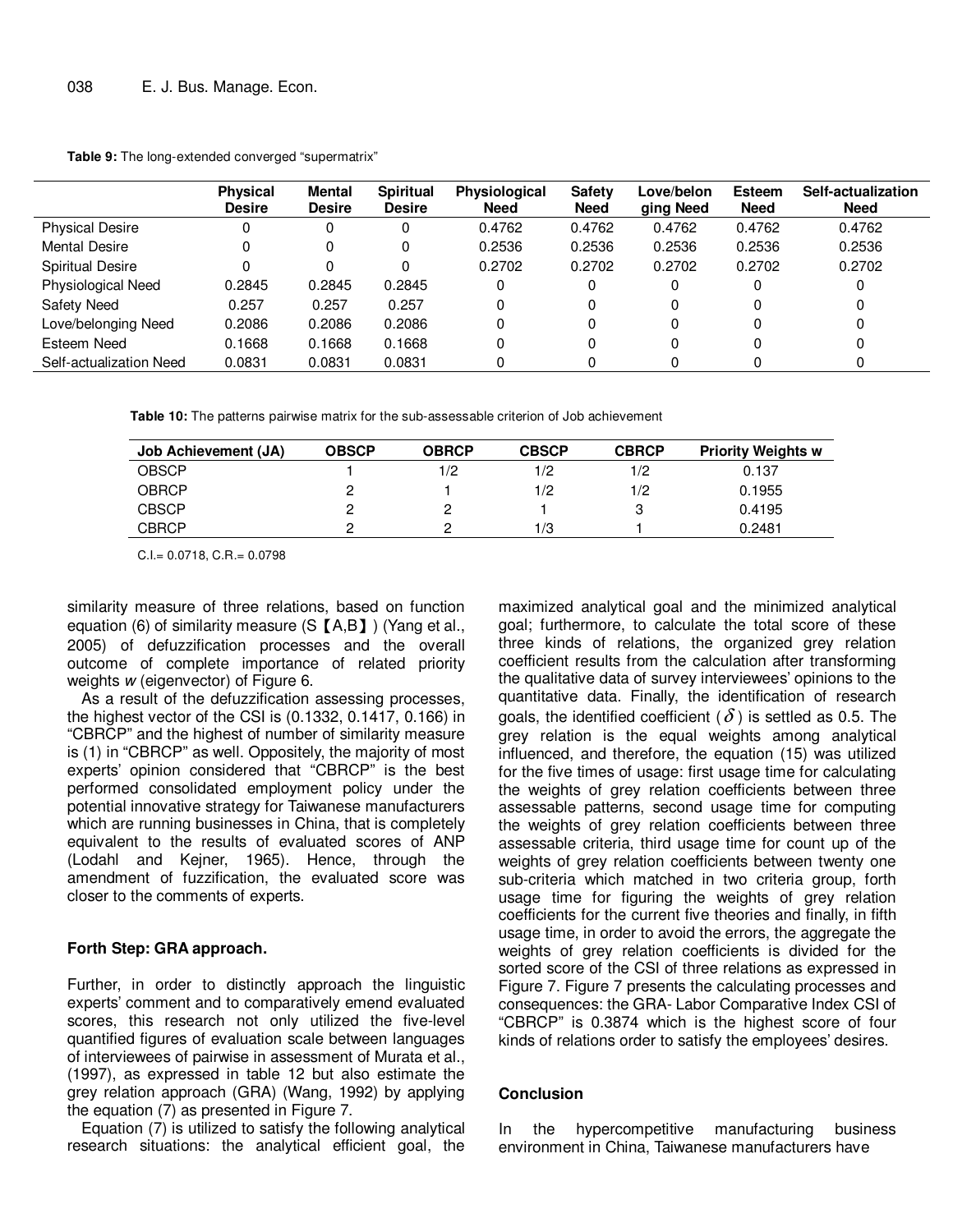**Table 11:** Employee's demand comparative index computed for three kinds of potential relations under the lowest operational expenditure by ANP

|                            |            |              |           |        | <b>OBSCP</b>           |        | <b>OBRCP</b>       |                            | <b>CBSCP</b>       | <b>CBRCP</b> |                    |  |
|----------------------------|------------|--------------|-----------|--------|------------------------|--------|--------------------|----------------------------|--------------------|--------------|--------------------|--|
| Criteria                   | Weight-ANP | Sub-criteria | Weight-FA | Weight | <b>Evaluated Score</b> | Weight | Evaluated<br>Score | Weight                     | Evaluated<br>Score | Weight       | Evaluated<br>Score |  |
|                            | $0.0731*$  | JA           | 0.738     | 0.2481 | 0.0134                 | 0.1955 | 0.0105             | 0.137                      | 0.0074             | 0.4195       | 0.0226             |  |
|                            |            | <b>JC</b>    | 0.671     | 0.2107 | 0.0103                 | 0.2464 | 0.0121             | 0.2464                     | 0.0121             | 0.2964       | 0.0145             |  |
|                            |            | JD           | 0.668     | 0.2395 | 0.0117                 | 0.2538 | 0.0124             | 0.295                      | 0.0144             | 0.2117       | 0.0103             |  |
|                            |            | JE           | 0.652     | 0.1279 | 0.0061                 | 0.3326 | 0.0159             | 0.275                      | 0.0131             | 0.2645       | 0.0126             |  |
| Hygiene                    |            | JR           | 0.795     | 0.1242 | 0.0072                 | 0.2336 | 0.0136             | 0.2777                     | 0.0161             | 0.3645       | 0.0212             |  |
| Factor                     |            | JS           | 0.858     | 0.2472 | 0.0155                 | 0.1972 | 0.0124             | 0.2111                     | 0.0132             | 0.3444       | 0.0216             |  |
| Indicators                 |            | WB           | 0.821     | 0.0824 | 0.0049                 | 0.285  | 0.0171             | 0.4994                     | 0.03               | 0.1331       | 0.0080             |  |
|                            |            | WC           | 0.512     | 0.1307 | 0.0049                 | 0.1685 | 0.0063             | 0.4811                     | 0.0180             | 0.2197       | 0.0082             |  |
|                            |            | PB           | 0.659     | 0.3963 | 0.0191                 | 0.1937 | 0.0093             | 0.1709<br>0.0123<br>0.1766 | 0.0082<br>0.0088   | 0.2391       | 0.0115             |  |
|                            |            | OB           | 0.684     | 0.2817 | 0.0141                 | 0.246  |                    |                            |                    | 0.2956       | 0.0148             |  |
|                            |            | PC           | 0.715     | 0.2887 | 0.0151                 | 0.247  | 0.0129             | 0.1756                     | 0.0092             | 0.2887       | 0.0151             |  |
|                            | $0.0029**$ | CA           | 0.722     | 0.2446 | 0.0005                 | 0.2804 | 0.0006             | 0.1589                     | 0.0003             | 0.3161       | 0.0007             |  |
|                            |            | CC           | 0.517     | 0.2804 | 0.0004                 | 0.2804 | 0.0004             | 0.1277                     | 0.0002             | 0.3116       | 0.0005             |  |
|                            |            | <b>SR</b>    | 0.611     | 0.2893 | 0.0005                 | 0.2213 | 0.0004             | 0.1724                     | 0.0003             | 0.3170       | 0.0006             |  |
|                            |            | <b>FS</b>    | 0.757     | 0.2676 | 0.0006                 | 0.1416 | 0.0003             | 0.2398                     | 0.0005             | 0.3509       | 0.0008             |  |
| Motivation<br>Factor       |            | PE           | 0.703     | 0.2777 | 0.0006                 | 0.2336 | 0.0005             | 0.1242                     | 0.0003             | 0.3645       | 0.0007             |  |
| Indicators                 |            | EA           | 0.679     | 0.169  | 0.0003                 | 0.2881 | 0.0006             | 0.3381                     | 0.0007             | 0.2048       | 0.0004             |  |
|                            |            | PG           | 0.798     | 0.2538 | 0.0006                 | 0.2395 | 0.0006             | 0.295                      | 0.0007             | 0.2117       | 0.0005             |  |
|                            |            | TG           | 0.759     | 0.1589 | 0.0003                 | 0.3161 | 0.0007             | 0.2446                     | 0.0005             | 0.2804       | 0.0006             |  |
|                            |            | TO           | 0.615     | 0.2927 | 0.0005                 | 0.27   | 0.0005             | 0.0991                     | 0.0002             | 0.3382       | 0.0006             |  |
|                            |            | WG           | 0.761     | 0.3234 | 0.0007                 | 0.2734 | 0.0006             | 0.1049                     | 0.0002             | 0.2984       | 0.0007             |  |
| Comparative<br>Labor Index |            |              | 0.2159    |        | 0.2375                 |        | 0.2637             | 0.2829                     |                    |              |                    |  |
| (Standardized)             |            |              |           |        |                        |        |                    |                            |                    |              |                    |  |

\*Based on the Maslow's need theory and two-factor theory, the weight of hygiene factor indicators is equal to the weight of supermatrix (0.2846\*0.2569) \*\* Based on the Maslow's need theory and two-factor theory, the weight of hygiene factor indicators is equal to the weight of supermatrix

(0.2086\*0.1668\*0.0831)

|                                                         |                                                                                                                                                                                                                                                                                                                                        |                                |       |              | OBSCP.,                     |              | OBRCP.,                      |           | CBSCP.,                     |              | CBRCP.                        |  |  |
|---------------------------------------------------------|----------------------------------------------------------------------------------------------------------------------------------------------------------------------------------------------------------------------------------------------------------------------------------------------------------------------------------------|--------------------------------|-------|--------------|-----------------------------|--------------|------------------------------|-----------|-----------------------------|--------------|-------------------------------|--|--|
| Criteria.                                               | -ANP                                                                                                                                                                                                                                                                                                                                   | Weight Sub-cri Weight<br>teria | -FA   | Weight.      | Evaluated Score - FANP      | Weight.      | Evaluated Score - FANP       | Weight .  | Evaluated Score - FANP      |              | Weight Evaluated Score - FANP |  |  |
|                                                         | [0.0731                                                                                                                                                                                                                                                                                                                                | JA.                            | 0.738 | 0.2481       | $(0.008, 0.0103, 0.0107)$ . | 0.1955       | $(0.0063, 0.0081, 0.0084)$ . | 0.137     | (0.0059, 0.0063, 0.0074)    | 0.4195       | (0.0181,0.0191,0.0226)        |  |  |
|                                                         | $\cdot$                                                                                                                                                                                                                                                                                                                                | JC.                            | 0.671 | 0.2107       | (0.0083, 0.0084, 0.0103)    | 0.2464       | $(0.0097, 0.0099, 0.0121)$ . | 0.2464    | (0.0097, 0.0105, 0.0121)    | 0.2964       | (0.0116, 0.0129, 0.0145)      |  |  |
|                                                         | $\cdot$ 1                                                                                                                                                                                                                                                                                                                              | JD.                            | 0.668 | 0.2395       | (0.0094.0.0095.0.0117).     | 0.2538       | $(0.0099, 0.01, 0.0124)$ .   | 0.295     | (0.0115.0.0119.0.0144)      | 0.2117       | (0.0083, 0.0086, 0.0103)      |  |  |
| Hygiene                                                 | $\cdot$ 1                                                                                                                                                                                                                                                                                                                              | JE.                            | 0.652 | 0.1279       | (0.0037, 0.0046, 0.0049)    | 0.3326       | $(0.0095, 0.0119, 0.0127)$ . | 0.275     | (0.0105, 0.0107, 0.0131)    | 0.2645       | (0.0101, 0.0103, 0.0126)      |  |  |
| Factor<br>Indic stors                                   | $\mathbf{r}$                                                                                                                                                                                                                                                                                                                           | JR.,                           | 0.795 | 0.1242       | (0.0043, 0.0055, 0.0058)    | 0.2336       | (0.0081.0.0104.0.0109).      | 0.2777    | (0.0129,0.0131,0.0161)      | 0.3645       | (0.0169,0.0176,0.0212)        |  |  |
|                                                         | $\sim$ 70 $\sim$                                                                                                                                                                                                                                                                                                                       | JS.                            | 0.858 | 0.2472       | (0.0124,0.0125,0.0155).     | 0.1972       | $(0.0099, 0.01, 0.0124)$ .   | 0.2111    | (0.0106,0.0111,0.0132)      | 0.3444       | (0.0173,0.0208,0.0216)        |  |  |
|                                                         | $\sim$ 70 $\,$                                                                                                                                                                                                                                                                                                                         | WB                             | 0.821 | 0.0824       | $(0.003, 0.0038, 0.004)$ .  | 0.285        | (0.0103,0.0131,0.0137).,     | 0.4994    | $(0.024, 0.0256, 0.03)$ .   | 0.1331       | $(0.0064, 0.0065, 0.008)$ .   |  |  |
|                                                         | $\cdot$                                                                                                                                                                                                                                                                                                                                | wc                             | 0.512 | 0.1307       | (0.0029.0.0034.0.0039).     | 0.1685       | $(0.0038, 0.0044, 0.005)$ .  | 0.4811    | (0.0108, 0.0131, 0.0144)    | 0.2197       | (0.0066, 0.0067, 0.0082)      |  |  |
|                                                         | $\cdot$                                                                                                                                                                                                                                                                                                                                | PB.                            | 0.659 | 0.3963       | (0.0115.0.0149.0.0153).     | 0.1937       | $(0.0056, 0.0073, 0.0075)$ . | 0.1709    | (0.0066.0.0069.0.0082)      | 0.2391       | (0.0092, 0.0098, 0.0115)      |  |  |
|                                                         | $\cdot$                                                                                                                                                                                                                                                                                                                                | OВ.                            | 0.684 | 0.2817       | (0.0113, 0.0114, 0.0141).   | 0.246        | $(0.0098, 0.0099, 0.0123)$ . | 0.1766    | (0.0071.0.0074.0.0088)      | 0.2956       | (0.0118, 0.0119, 0.0148)      |  |  |
|                                                         | $\cdot$ T                                                                                                                                                                                                                                                                                                                              | $PC_{\alpha}$                  | 0.715 | 0.2887       | (0.0091,0.0099,0.0121).     | 0.247        | $(0.0077, 0.0085, 0.0103)$ . | 0.1756    | (0.0073,0.0074,0.0092)      | 0.2887       | (0.0121, 0.0124, 0.0151)      |  |  |
|                                                         | 0.0029                                                                                                                                                                                                                                                                                                                                 | CA.                            | 0.722 | 0.2446       | (0.0003,0.0003,0.0004)      | 0.2804       | (0.0004,0.0004,0.0005).      | 0.1589    | (0.0003,0.0003,0.0003)      | 0.3161       | (0.0005,0.0005,0.0007)        |  |  |
|                                                         | $\mathbf{r}$                                                                                                                                                                                                                                                                                                                           | cc.                            | 0.517 | 0.2804       | (0.0003.0.0003.0.0003).     | 0.2804       | $(0.0003, 0.0003, 0.0003)$ . | 0.1277    | (0.0001, 0.0001, 0.0002)    | 0.3116       | (0.0004, 0.0004, 0.0005)      |  |  |
| <b>Motivation</b>                                       | $\sim$                                                                                                                                                                                                                                                                                                                                 | SE.                            | 0.611 | 0.2893       | (0.0003, 0.0004, 0.0004)    | 0.2213       | $(0.0002, 0.0003, 0.0003)$ . | 0.1724    | (0.0002, 0.0002, 0.0003)    | 0.317        | (0.0004, 0.0005, 0.0006)      |  |  |
| Factor                                                  | $\cdot$                                                                                                                                                                                                                                                                                                                                | FS.                            | 0.757 | 0.2676       | (0.0004, 0.0004, 0.0005)    | 0.1416       | (0.0002, 0.0002, 0.0002)     | 0.2398    | (0.0003, 0.0004, 0.0004)    | 0.3509       | (0.0006, 0.0007, 0.0008)      |  |  |
| Indicators.                                             | $\mathbf{r}$                                                                                                                                                                                                                                                                                                                           | PE.                            | 0.703 | 0.2777       | (0.0003, 0.0004, 0.0005)    | 0.2336       | (0.0003, 0.0004, 0.0004)     | 0.1242    | (0.0002, 0.0002, 0.0003)    | 0.3645       | (0.0006, 0.0006, 0.0007)      |  |  |
|                                                         | $\cdot$                                                                                                                                                                                                                                                                                                                                | EA.                            | 0.679 | 0.169        | (0.0002, 0.0002, 0.0003)    | 0.2881       | (0.0003, 0.0004, 0.0005)     | 0.3381    | (0.0004,0.0004,0.0005)      | 0.2048       | (0.0003, 0.0003, 0.0004)      |  |  |
|                                                         | $\cdot$                                                                                                                                                                                                                                                                                                                                | PG.                            | 0.798 | 0.2538       | (0.0005, 0.0005, 0.0006)    | 0.2395       | (0.0004.0.0004.0.0006).      | 0.295     | (0.0005,0.0005,0.0007)      | 0.2117       | (0.0004.0.0004.0.0005)        |  |  |
|                                                         | $\mathbf{r}$                                                                                                                                                                                                                                                                                                                           | TG.                            | 0.759 | 0.1589       | (0.0002, 0.0003, 0.0003)    | 0.3161       | (0.0004, 0.0005, 0.0006)     | 0.2446    | (0.0004,0.0005,0.0005)      | 0.2804       | (0.0005, 0.0005, 0.0006)      |  |  |
|                                                         | $\mathcal{L}$                                                                                                                                                                                                                                                                                                                          | TO.                            | 0.615 | 0.2927       | (0.0003.0.0004.0.0004).     | 0.27         | $(0.0003, 0.0004, 0.0004)$ . | 0.0991    | (0.0001, 0.0002, 0.0002)    | 0.3382       | (0.0005,0.0005,0.0006)        |  |  |
|                                                         | $\mathcal{L}_{\mathcal{A}}$                                                                                                                                                                                                                                                                                                            | WG.                            | 0.761 | 0.3234       | (0.0004, 0.0006, 0.0006)    | 0.2734       | (0.0004.0.0005.0.0005)       | 0.1049    | (0.0002, 0.0002, 0.0002)    | 0.2984       | (0.0005, 0.0006, 0.0007)      |  |  |
| Vectors of synergized investment.<br>comparative index. |                                                                                                                                                                                                                                                                                                                                        |                                |       |              | $(0.0869, 0.098, 0.1124)$ . | $\mathbf{r}$ | $(0.0938, 0.1072, 0.1218)$ . | $\cdot$   | $(0.1197, 0.127, 0.1506)$ . | $\cdot$      | (0.1332, 0.1417, 0.1665)      |  |  |
| Numbers of similarity measure ""<br>(Standardization).  |                                                                                                                                                                                                                                                                                                                                        |                                |       | $\mathbf{r}$ | 0.951                       | $\mathbf{r}$ | 0.97.7                       | $\cdot$ 1 | 0.989.1                     | $\mathbf{r}$ | 1.7                           |  |  |
|                                                         | "Based on the extension principle of defuggy, the fuzzy assessable rombers are measured by the function equation (9) and then, standardization<br>**Based on the defuzy concept of Yang, Hing and chang-chien (2005) The runnbers of similarity measure (S [A,B] ) are calculated by the function equation (6) as well as presented by |                                |       |              |                             |              |                              |           |                             |              |                               |  |  |

ure (S【A,B】)are calc calculating the standardization...

**Figure 6:** Employee's demand comparative index computed by FANP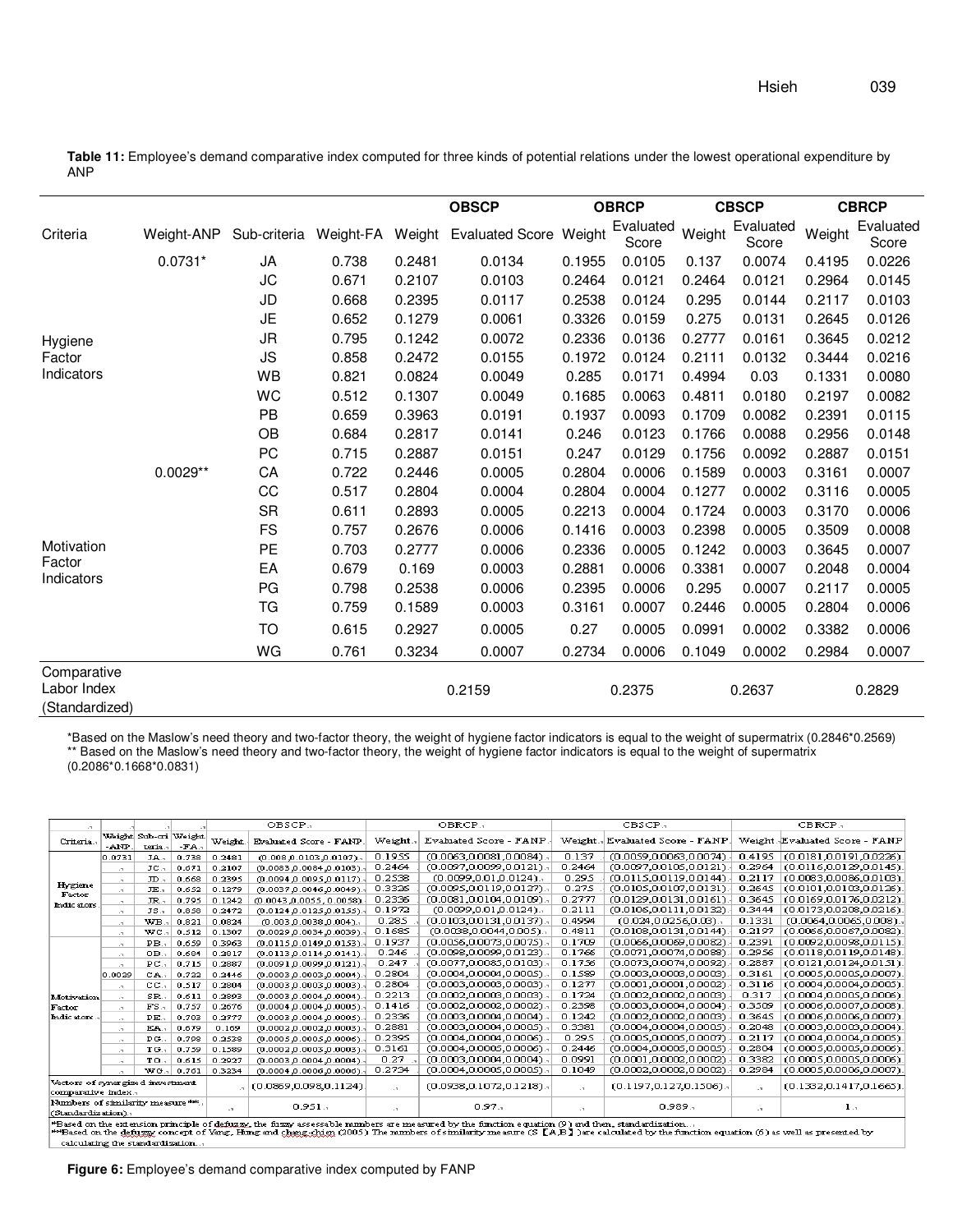**Table 12:** Grey set system for level of Important

| Level of Importance       | egual | Little<br><i>importance</i> | Important | Verv<br>Important | Extreme<br><b>Importance</b> |
|---------------------------|-------|-----------------------------|-----------|-------------------|------------------------------|
| (Language Powers)         |       |                             |           |                   |                              |
| Figure of grey set system | 0.091 | 0.283                       | 0.5       | 0.717             | 0.919                        |

| $\cdot$                        | $\cdot$ 1                                                                                                                      | $\cdot$       | $\cdot$ 1                  |                                  |                   | OBSCP., |                  |        | OBRCP.   |                   |                 |        |                     | CBSCP.,         |           | CBRCP.,                                                                                                              |                   |  |                 |  |
|--------------------------------|--------------------------------------------------------------------------------------------------------------------------------|---------------|----------------------------|----------------------------------|-------------------|---------|------------------|--------|----------|-------------------|-----------------|--------|---------------------|-----------------|-----------|----------------------------------------------------------------------------------------------------------------------|-------------------|--|-----------------|--|
|                                |                                                                                                                                |               | Weigh Sub-cr Weight Weight |                                  | Evaluated Score., |         |                  |        |          | Evaluated Score - |                 |        | Evaluated Score - . |                 |           |                                                                                                                      | Evaluated Score., |  |                 |  |
| Criteria.                      | $-AMP$                                                                                                                         | iteria.       | FA.                        |                                  |                   |         | PD*., MD** SD*** | Weight |          |                   | PD*. MD** SD*** | Weight |                     | PD*., MD**SD*** |           | Weight                                                                                                               |                   |  | PD*., MD**SD*** |  |
|                                | 0.0731                                                                                                                         | JA.,          | 0.738                      |                                  |                   |         |                  |        |          |                   |                 |        |                     |                 |           | 0.2481 0.0047 0.0067 0.0055 0.1955 0.0037 0.0033 0.0043  0.137  0.0026  0.003  0.003  0.4195  0.0080  0.113  0.0093  |                   |  |                 |  |
|                                | $\cdot$ 1                                                                                                                      | JC.,          | 0.671                      |                                  |                   |         |                  |        |          |                   |                 |        |                     |                 |           | 0.2107 0.0037 0.0052 0.0042 0.2464 0.0043 0.0060 0.005  0.2464 0.0043 0.006  0.005  0.2964 0.0052 0.0073 0.006       |                   |  |                 |  |
| Hygiene                        | $\cdot$                                                                                                                        | <b>JD.,</b>   | 0668                       |                                  |                   |         |                  |        |          |                   |                 |        |                     |                 |           | l0.2395l0.0041l0.0058l0.0048l0.2538l0.0044l0.0062l0.0051l 0.295 l0.0051l0.0072l0.0059l0.2117l0.0037l0.0052l0.0042    |                   |  |                 |  |
| Factor                         | $\mathbf{r}$                                                                                                                   | 正.            | 0652                       |                                  |                   |         |                  |        |          |                   |                 |        |                     |                 |           | l0.1279l0.0022l0.003 l0.002Sl0.3326l0.0036l0.0079l0.006Sl 0.275 l0.0047l0.0066l0.0054l0.264Sl0.004Sl0.0063l0.0052    |                   |  |                 |  |
| Indicator                      | $\cdot$                                                                                                                        | 珉.,           | 0.795                      |                                  |                   |         |                  |        |          |                   |                 |        |                     |                 |           | 0.1242 0.0026 0.0036  0.003  0.2336 0.0048 0.0058 0.0056 0.2777 0.0057 0.0081 0.0066  0.3645  0.0075 0.0106 0.0087   |                   |  |                 |  |
| 5.1                            | $\cdot$                                                                                                                        | $JS_{11}$     | 0.858                      |                                  |                   |         |                  |        |          |                   |                 |        |                     |                 |           | l0 2472l0.005Sl0.0078l0.0064l0.1972l0.0044l0.0062l0.0051l0.2111l0.0047l0.0066l0.0054l0.3444l0.0077l0.0108l0.0089     |                   |  |                 |  |
|                                | $\cdot$ 1                                                                                                                      | WB            | 0.821                      |                                  |                   |         |                  |        |          |                   |                 |        |                     |                 |           | 0.0824 0.0018 0.0025  0.002   0.285  0.0061 0.0086  0.007  0.4994 0.0106  0.013  0.123  0.1331  0.0028  0.04  0.0033 |                   |  |                 |  |
|                                | $\cdot$ 1                                                                                                                      | WC.           | 0.512                      |                                  |                   |         |                  |        |          |                   |                 |        |                     |                 |           | l0.1307l0.0017l0.0024l 0.002 l0.1685l0.0022l0.0032l0.0026l0.4811l0.0064l0.009 l0.0074l0.2197l0.0029l0.0041l0.0034    |                   |  |                 |  |
|                                | $\cdot$ 1                                                                                                                      | PB.           | 0659                       |                                  |                   |         |                  |        |          |                   |                 |        |                     |                 |           | lo 3963lo 0068lo 009 slo 0078lo 1937lo 0033lo 0047lo 0038lo 1709lo 0029lo 004 1lo 0034lo 2391lo 0041lo 0058lo 0047l  |                   |  |                 |  |
|                                | $\cdot$                                                                                                                        | OB.           | 0.684                      |                                  |                   |         |                  |        |          |                   |                 |        |                     |                 |           | l0.2817  0.005   0.007  0.0058  0.246  0.0044 0.0062 0.0051 0.1766 0.003  0.0044 0.0036  0.2956 0.0052 0.0074 0.0061 |                   |  |                 |  |
|                                | $\cdot$                                                                                                                        | $PC_{\rm A}$  | 0.715                      |                                  |                   |         |                  |        |          |                   |                 |        |                     |                 |           | l0 2887 l0 0054 l0 007 sl0 0062 l0 247 l0 004 d0 006 sl0 0053 l0 .1 75 d0 0033 l0 004 d0 0038 l0 2887 l0 0054 b      |                   |  |                 |  |
|                                | 0.0029                                                                                                                         | CA.           | 0.722                      |                                  |                   |         |                  |        |          |                   |                 |        |                     |                 |           | 0.2446 0.0002 0.0003 0.0002 0.2804  0.0002 0.0003  0.0002  0.1.389  0.0001  0.0002 0.0001  0.0002  0.0003  0.0003    |                   |  |                 |  |
|                                | $\cdot$ 1                                                                                                                      | $CC_{11}$     | 0.517                      |                                  |                   |         |                  |        |          |                   |                 |        |                     |                 |           | 0.2804 0.0001 0.0002 0.0002 0.2804 0.0001 0.0002 0.0002 0.1277 0.0001 0.0001 0.0001 0.3116 0.0002 0.0002 0.0002      |                   |  |                 |  |
| Motivati                       | $\cdot$ 1                                                                                                                      | SR.           | 0611                       |                                  |                   |         |                  |        |          |                   |                 |        |                     |                 |           | l0.2893l0.0002l0.0003l0.0002l0.2213l0.0001l0.0002l0.0002l0.1724l0.0001l0.0002l0.0001l 0.317 l0.0002l0.0003l0.0002    |                   |  |                 |  |
| $\vert$ on Factor $\vert$      | $\cdot$ 1                                                                                                                      | $FS_{11}$     | 0.757                      |                                  |                   |         |                  |        |          |                   |                 |        |                     |                 |           | l02676l0.0002l0.0003l0.0002l0.1416l0.0001l0.0002l0.0001l0.2398l0.0002l0.0003l0.0002l0.3309l0.0003l0.0004l0.0003      |                   |  |                 |  |
| Indicator                      | $\cdot$ 1                                                                                                                      | PE.           | 0.703                      |                                  |                   |         |                  |        |          |                   |                 |        |                     |                 |           | l0.2777l0.0002l0.0003l0.0002l0.2336l0.0002l0.0002l0.0002l0.1242l0.0001l0.0001l0.0001l0.3645l0.0003l0.0004l0.000      |                   |  |                 |  |
| ßл.                            | $\cdot$ 1                                                                                                                      | EA.           | 0679                       |                                  |                   |         |                  |        |          |                   |                 |        |                     |                 |           | <u>  0.1690 0.0001 0.0002 0.0001 0.2881 0.0002 0.0003 0.0002 0.3881 0.0002 0.0003 0.0008 0.0001 0.0002 0.0002 </u>   |                   |  |                 |  |
|                                | $\cdot$                                                                                                                        | $PG_{2}$      | 0.798                      |                                  |                   |         |                  |        |          |                   |                 |        |                     |                 |           | lo 2538lo.0002lo.0003lo.0002lo.2395lo.0002lo.0003lo.0002lo.295olo.0003lo.0003lo.0003lo.2117lo.0002lo.0002lo.000      |                   |  |                 |  |
|                                | $\cdot$                                                                                                                        | TG.           | 0.759                      |                                  |                   |         |                  |        |          |                   |                 |        |                     |                 |           | <u>  0.1 589 0.0001 0.0002 0.0001 0.3161 0.0002 0.0003 0.0003 0.2446 0.0003 0.0003 0.0002 0.0003 0.0003 0.0003 0</u> |                   |  |                 |  |
|                                | $\cdot$ 1                                                                                                                      | TO.,          | 0615                       | 0.2927 0.0002 0.0003 0.0002 0.27 |                   |         |                  |        |          |                   |                 |        |                     |                 |           | 0,0002 0,0002 0,0002 0,0991 0,0001 0,0001 0,0001 0,3382 0,0002 0,0003 0,0002                                         |                   |  |                 |  |
|                                | $\cdot$                                                                                                                        | $\text{WG}$ . | 0.761                      |                                  |                   |         |                  |        |          |                   |                 |        |                     |                 |           | 0.3234 0.0003 0.0004 0.0003 0.2734 0.0002 0.0003 0.0002 0.1049 0.0001 0.0001 0.0001  0.2984 0.0002 0.0003 0.0003     |                   |  |                 |  |
|                                | GRA - Comparative Labor Index                                                                                                  |               |                            |                                  |                   |         |                  |        |          |                   |                 |        |                     |                 |           |                                                                                                                      |                   |  |                 |  |
| $(GRA)$ ***.                   |                                                                                                                                |               | $\cdot$ 1                  |                                  | 0.2756.           |         | $\cdot$ 1        |        | 0.3036.1 |                   | $\cdot$         |        | 0.334.1             |                 | $\cdot$ 1 |                                                                                                                      | 0.3874.1          |  |                 |  |
| (Standardization).             |                                                                                                                                |               |                            |                                  |                   |         |                  |        |          |                   |                 |        |                     |                 |           |                                                                                                                      |                   |  |                 |  |
| * PD is the Physical Desire    |                                                                                                                                |               |                            |                                  |                   |         |                  |        |          |                   |                 |        |                     |                 |           |                                                                                                                      |                   |  |                 |  |
|                                | $\ast\ast$ MD is the Merital Desire                                                                                            |               |                            |                                  |                   |         |                  |        |          |                   |                 |        |                     |                 |           |                                                                                                                      |                   |  |                 |  |
| *** SD is the Spiritual Desire |                                                                                                                                |               |                            |                                  |                   |         |                  |        |          |                   |                 |        |                     |                 |           |                                                                                                                      |                   |  |                 |  |
|                                | $\ast\ast$ Based on the concept of GRA, the comparatively synergized index is estimated by function equation (2), (3) and (4)… |               |                            |                                  |                   |         |                  |        |          |                   |                 |        |                     |                 |           |                                                                                                                      |                   |  |                 |  |

**Figure 7:** Employee's demand comparative index computed for four kinds of potential innovative strategy by GRA

successfully manipulated resources not only to cut down manufacturing expenditures but also to create the most profits in order to strengthen their competitive advantages. This research may motivate Taiwanese manufacturers to undertake their best innovative strategy with the higher compensation levels. The contention of this research, therefore, not only focuses on the original central concept

of five theories but also concentrates on the current laborers' demands during the selection of the best potential innovative strategy by utilizing the novel MCDM methodology. Furthermore, there are four main assessable hierarchies which cover key-points of assessable patterns, criteria, sub-criteria and selected candidates, for the best investment strategy in order to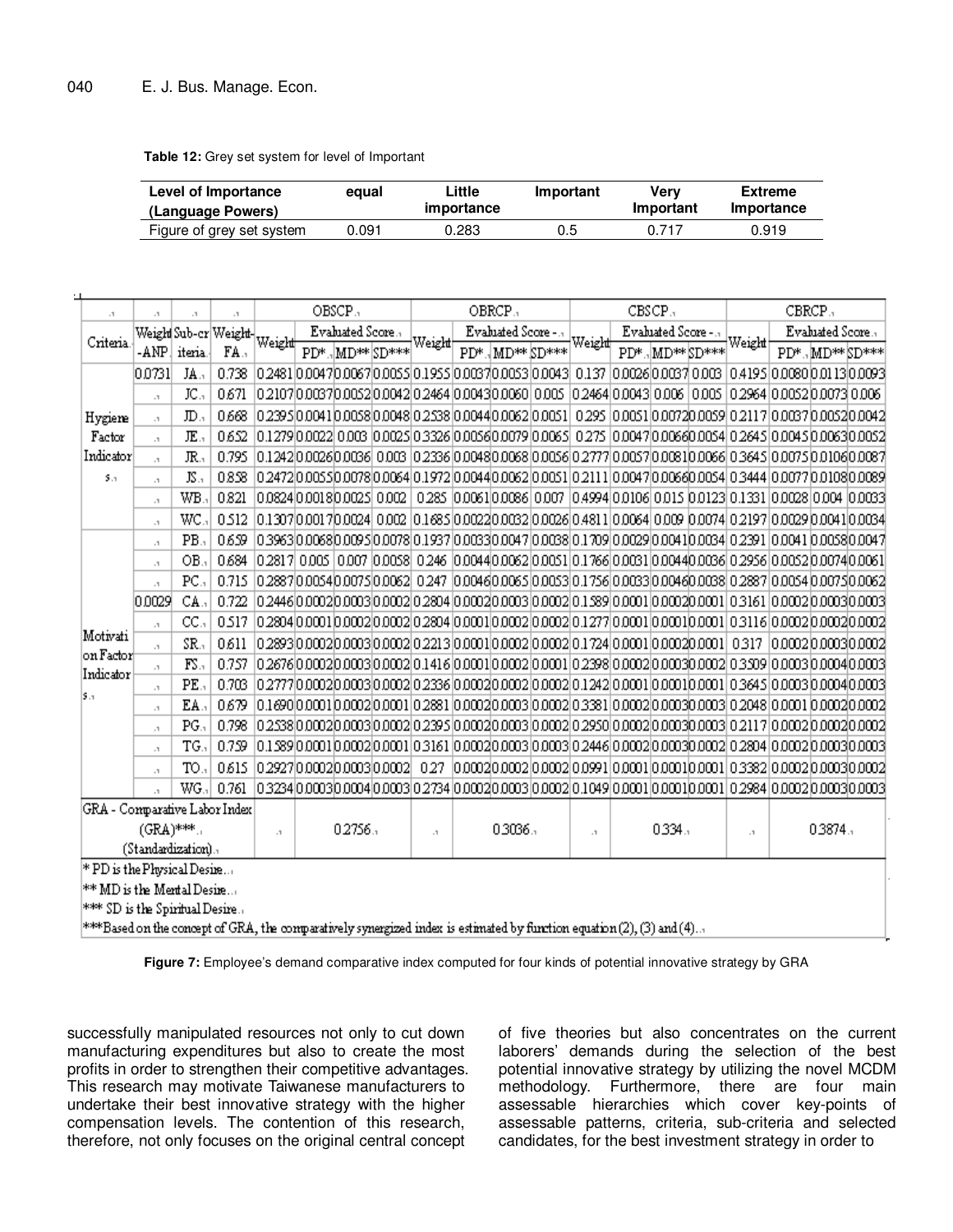

**Figure 8:** Relationship for characteristic, criteria, sub-criteria and selected candidates

confront the challenges from the domino effect of the labor revolution in the hypercompetitive Chinese

manufacturing industry (Lorsch, 1974).

The finding in this research is that the overall evaluated results indicate "change original business at the raising compensation policy (CBRCP)" is the best choice for Taiwanese manufacturers in future by utilizing FA-ANP (the Comparative Labor Index, 0.2829), FANP (0.1332, 0.1417, 0.166; the number of similarity measure, 1) and GRA (the GRA- Labor Comparative Index, 0.3874). Further, the desires of Chinese laborers are reflected in the results from the collection of 138 completed questionnaires and from the opinions of twenty academic and survey experts which resulted in two essential conclusions in this research. The first most contributed conclusion is that the score of the investment comparative index of "CBSCP" is higher than "OBRCP" that means many of the Taiwanese manufacturing enterprises are considering shifting or have moved their manufacturing factories from the developed coastal Chinese cities to the developing interior subordinate cities or outside of China to the undeveloped low-pay countries in the Southeastern Asia region such as Vietnam, Laos, Myanmar, and so on. However, this employment revolution completely conforms to the economic development policies of the Chinese government because it increases the average level of employment compensation and develops the interior subordinate cities in order to diminish the poverty gap among cities. Empirically, in response, according to the 2011 annual reports of Taiwanese Mainland Affairs Council, the tendency of the cases approved by Taiwanese Ministry of Economic Affair, in China has expressed the descended condition from 3,116 in 2002 to 914 in 2010, especially there are the lowest in 2008 (643) and in 2009 (2009) as expressed in figure 8.

Discussing the feedback from the comments of the collected questionnaires in depth, the second conclusion is that the Chinese laborers have shifted their focus from solely on salary to other workplace factors such as employee benefits, work safety, location, and job satisfaction. Further, a significant number of the questionnaires from the laborers clearly pointed out an expressed desired to move back to their hometowns because of the lower cost of living but they wish to retain their current compensation levels. In addition, this employment revolution completely conforms to the economic development policies of the Chinese government because the Chinese government has endeavored to increase the average level of employment compensation and to develop the interior subordinate cities in order to diminish the poverty gap among cities. Nevertheless, throughout the relative literature reviews, in terms of macroeconomic consideration, these enterprises can choose to transfer the increment cost of compensation to the final customer in the form of higher prices for more profits but may affect the balance of the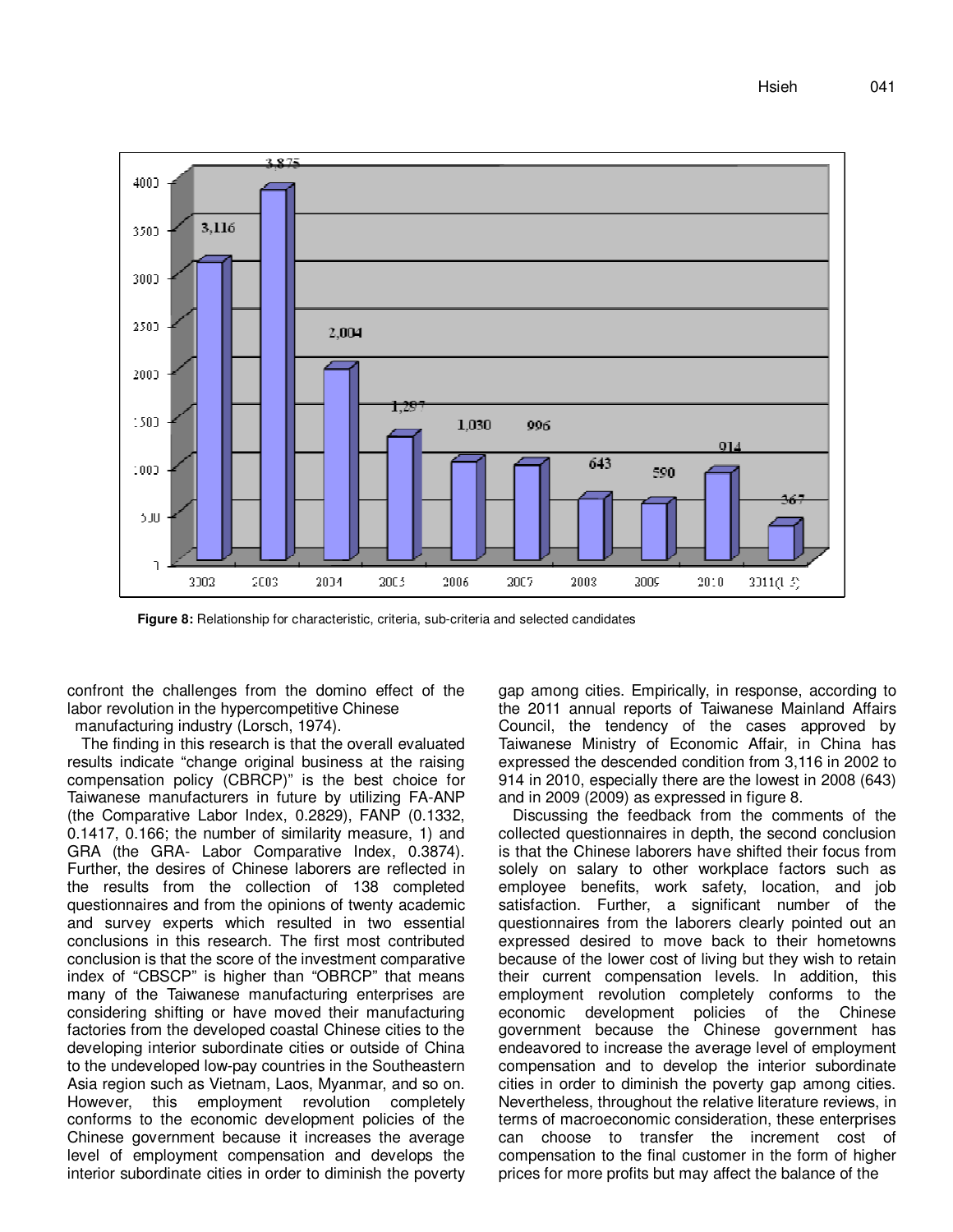world's inflation-control mechanism. For this reason, the employment reforms in China has not only resulted in a change in innovative strategy from Taiwanese manufacturers but has also led to a shake-up in the world-disinflation-control balance under the domino effect of the labor revolution.

In terms of research limitation, regardless of the collection-data that were utilized, the four main assessable approaches consisting of the FA, FA-ANP, Fuzzy FA-ANP and GRA assessable approaches, of the MCDM methodology were cross-employed to avoid uncertainty. Missing in the research is the more diversified collection-data from China's workers and more effective and efficient methodologies are supposed to be collected and cross-applied for the increment of research reliability and validity. In addition, on account of the research future direction, the next step beyond this research is to collect additional empirical macroeconomic data to develop a more comprehensive evaluation model that takes into consideration a more in-depth vertical measurement and horizontal assessment methodologies in order to develop added comprehensive and effective managerial strategies for surviving in this momentous, dynamically-changing and lower-profit Chinese manufacturing industry.

#### **REFERENCES**

- Adams JS (1963). Toward an understanding of inequity, J. Abnormal. Soc. Psychol. 67(5):422-436
- Adamopoulos GI, Pappis, CP (1996). A fuzzy-Linguistic Approach to Multicriteria Sequencing Problem. Eur. J. Operational Res., 92:628-636.
- Alderfer C (1969). An Empirical Test of a New Theory of Human Needs. Organizational Behavior and Human Performance, 4:142 - 175.
- Ancarani F, Shankar V (2004). Price levels and price dispersion across and within multiple retailer channels. Further evidence and extension. J. Acad. Marketing Sci., 32 (2):176-87.
- Bandura A (1977). Self-efficacy: Toward a unifying theory of behavioral change. Psychol. Rev., 84:191-215.
- Bandura A. (1978). Reflections on self-efficacy. Advances in Behavioural Research and Therapy, 1:237-269.
- Bandura A. (1978). The self system in reciprocal determinism. Amer. Psychol., 33:344-358.
- Bandura A. (1982). Self-efficacy mechanism in human agency. American Psychol., 37: 122-147.
- Barbarosoglu G, Yazgac T (1997). An Application of the Analytic Hierarchy Process to the Supplier Selection Problem. Production and Inventory Manage. J., 38(1):14-21.
- Cabrera EF (2009). Protean organizations: reshaping work and careers to retain female talent, Career Development international, 14(2):186-92.
- Chen SJ, Hwang CL (1992). Fuzzy Multiple Attribute Decision Marketing- Method and Application. A State-of-the-Art Survey, SpringerVerlag, 66:33-55.
- Chen SH, Lin HT, Lee HT, (2004). Enterprise partner selection for vocational education: Analytical Network Process. Intl. J. Manpower 25(7):643 - 655.
- Chiu CY, Weng E (1994). Integration of fuzzy multi-criteria decision making and grey relation for job oriented heuristics scheduling system. National Taipei University of Technology School Press, Taipei, Taiwan.
- Courtney H (2003). Decision-driven scenarios for assessing for levels of uncertainty. Strategy and leadership, 31(1):14−22.
- Darlington RB, Sharon W, Herbert W(1973). Canonical variate analysis and related techniques. Rev. Educ. Res., 453-454.
- Deng J (1982). The control problems of grey systems, Systems & Controls Letters, 5:288-94.
- Hong TP, Yu KM, Huang CM (1998). LPT Scheduling on Fuzzy Tasks with Triangular Membership Functions, 1998 Second Conference on Knowledge-Based Intelligent Electronic Systems, 3:21-23.
- Hsieh MY (2011). The innovative grey-clustering macroeconomic assessment model to detect the fluctuation in the ten economies, The Journal of Grey System, 2010(1), (Unpublished)
- Hsieh MY, Kung CY (2011). Has Low-paid Advantage of Chinese Factory Disappeared After the Explosion of Labor Revolution, Afr. J. Bus. Manage., 5(7):2723-2733.
- Hsieh MY (2011), Which is the best contemporary alliance strategy from the lowest R&D expenditures perspective, World Transactions on Engineering and Technology Education (WTE&TE), 8(4):523-531.
- Locke EA, Latham GP (1990). A theory of goal setting and task performance. Englewood Cliffs, N. J., Prentice-Hall.
- Lodahl TM, Kejner M (1965). The definition and measurement of job involvement. J. Appl. Psychol., 49:24-33.
- Markus HR, Kitayama S (1991). Culture and the self: Implication for cognition, emotion and motivation. Psychol. Rev., 98:224-253.
- McCahon CS, Lee ES (1990). Job Sequencing with Fuzzy Processing Times. Computers and Mathematics with Applications, 19(7):31-41.
- McCahon CS, Lee ES (1992). Job Sequencing with Fuzzy for A Flow Shop. Eur. J. Oper. Res., 62:294-301.
- McClelland DC (1966). Longitudinal trends in the relation of thought to action. J. Consult. Psychol., 30:479-484.
- Miller K (2005). Communication Theories: Perspectives, Processes, and Contexts (2nd ed.). New York, New York: McGraw-Hill.
- More H (2003). Strategic planning, scenario planning or does your organisation rain-dance? New Zealand management, 5(1):32−34.
- Murata T, Ishibuchi H, Gen M (1999). Multi-Objective Fuzzy scheduling with The OWA Operator for Handling Different Scheduling Criteria and Different Job Importance. 1999 IEEE International Fuzzy System Conference Proceedings, 1:773-778.
- Murata T, Ishibuchi H, Lee KH (1997). Reformulation of Various Non-Fuzzy scheduling Problems Using the Concept of Fuzzy Due-Date, Fuzzy Systems. Proceedings of the Sixth IEEE International Conference, 1:447-452.
- Nadler DA, Lawler, EE (1977). Motivation: A Diagnostic Approach. In J.R. Hackman, E.E. Lawler Ⅲ, and L.W.Porter (Eds.). Perspectives on Behavior in Organizations, New York:McGraw-Hill, 26-38.
- Patchen M, Pelz D, Allen C (1965). Some questionnaire measures of employee motivation and morale. Institute for Social Research, University of Michigan, Ann Arbor, Michigan.
- Pajares F, Schunk DH (2001). Self-beliefs and school success: Self-efficacy. self-concept, and school achievement. In R. Riding & S. Rayner (Eds.), Self-perception 239-266, London: Ablex Publishing.
- Quick TL (1988). Expectancy theory in five simple steps. Training Develop. J.,42(7):30-33.
- Saaty TL (1996). Decision Making with Dependence and Feedback: The Analytic Network Process. RWS Publications, Pittsburgh, PA.
- Sarkis J (1997). Evaluating environment conscious business practices. Eur. J. Oper. Res., 107(1):159-74.
- Saaty TL (1998). Multi-criteria decision making: the analytic hierarchy process. RWS Publications, Pittsburgh, PA.
- Schunk DH (1991). Self-efficacy and academic motivation. Edu. Psychol., 26:207-231.
- Sheppard AG (1996). The sequence of factor analysis and cluster analysis: Differences in segmentation and dimensionality through the use of raw and factor scores. Tourism Analysis, 1(2):49-57.
- Spearman C (1927). The Abilities of Man: Their Nature and Measurement. New York (NY): Macmillan.
- Van TC (2004). Organizational change, theory and practice. Pretoria: Van Schaik Publishers.
- Van TC, Roodt G (2008). Organizational development. Pretoria: Van Schaik.